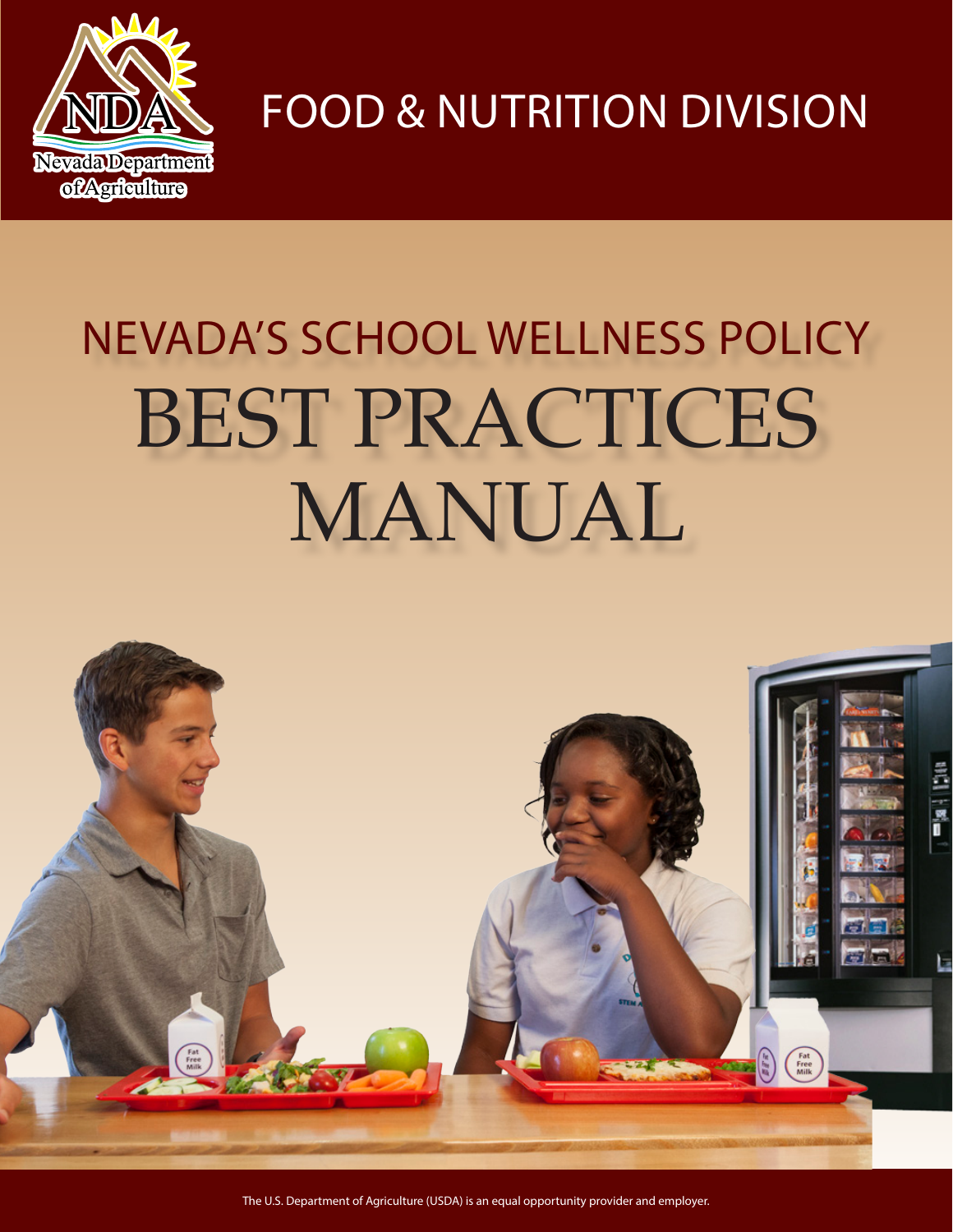## Nevada's School Wellness Policy Best Practices Manual

For Policy Development, Implementation, and Evaluation

PROVIDED BY THE NEVADA DEPARTMENT OF AGRICULTURE, FOOD AND NUTRITION DIVISION

**THIS MANUAL WAS DESIGNED TO HELP PARENTS, SCHOOL DISTRICTS, AND SCHOOL STAFF PROMOTE STUDENT HEALTH AND WELLNESS BY ESTABLISHING A HEALTHY SCHOOL ENVIRONMENT THROUGH INCREASED CONSUMPTION OF HEALTHY FOODS, INCREASED OPPORTUNITIES FOR PHYSICAL ACTIVITY THROUGHOUT THE SCHOOL DAY, AND SUPPORT OF A HEALTHY LIFESTYLE.**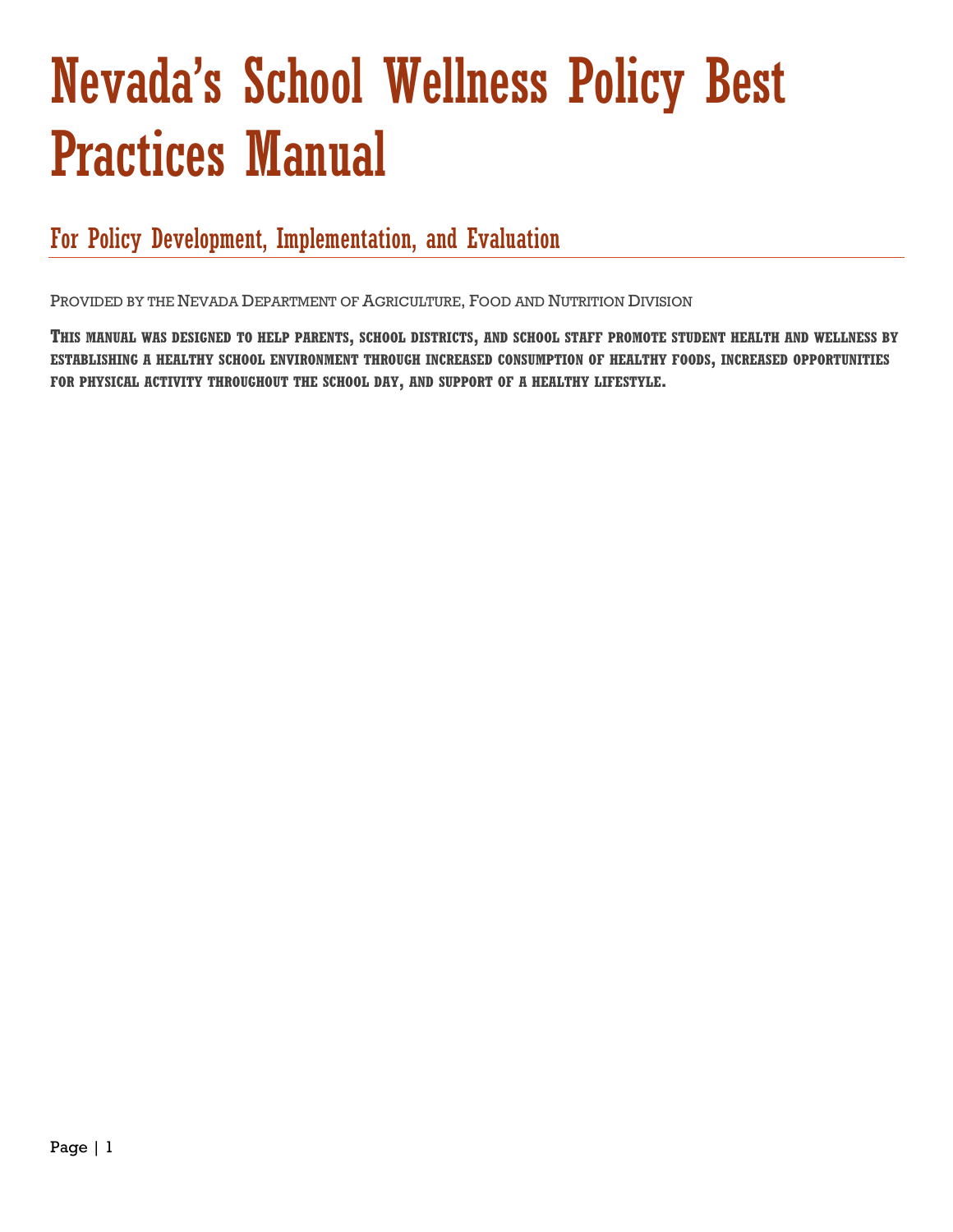### Introduction/Acknowledgements

**Nevada's school wellness policy was based on and developed using USDA's Smart Snacks Nutrition Standards for all Foods Sold in Schools, Interim Final Rule and the Local School Wellness Policy Implementation, Proposed Rule as required by the Healthy, Hunger-Free Kids Act of 2010. Under federal law, school districts that receive reimbursement from USDA for child nutrition programs must develop their local school wellness policies to address all of the federal and state requirements.** 

**The Nevada Department of Agriculture brought together a diverse group of community members from the areas of industry, education, health, community-based organizations, advocacy groups, and government to review and revise the statewide school wellness policy to comply with the new federal regulations. As of July 1, 2014, all school districts must begin to review, revise and implement their district school wellness policies.** 

### **It is our hope that this manual will be an aid in the process. Additionally, providing new ideas and ways of looking at the school environment and how it can be improved to offer students with a healthy school environment.**

*We would like to thank the following individuals for their contributions to this manual:* 

**Natalie Bazinet-Beck,** RD Intern, University of Nevada-Reno **Virginia Beck**, RD, MA, Clark County School Dist., Food Service Director I **Jamie Benedict**, PhD, RD, University of Nevada, Reno, Associate Professor of Nutrition **Victoria Blakeney**, Nevada Dept. of Education, Education Programs Professional **Aurora Buffington**, MS, RDN, LD, Southern Nevada Health Dist., Nutrition/Health Educator II **Valerie Cauhape**, MA, Carson City Health & Human Services, Public Health Program Specialist **Michelle Cleveland**, Nevada Assoc. of School Administrators, Washoe County School Dist. Assistant Principal, Donner Springs Elementary School **Amy Green**, Washoe County School Dist., Nutrition Services Marketing Manager **Jeremy Hauser**, Clark County School Dist., Assoc. Superintendent, Operational Service Division **Linda Hurzel**, Nevada Assoc. of Health, PE, Recreation, and Dance, Carson City School Dist. **Cheryl Le**, Food Bank of Northern Nevada, Child Nutrition Programs Manager **Holly Lenz**, Carson City Health & Human Services, Chronic Disease Prevention & Health Promotion Manager **Monica Lounsbery**, PhD, University of Nevada, Las Vegas, Dept. of Kinesiology & Nutrition Sciences **Libby Lovig**, RD, LD, Dairy Council of UT/NV, Vice President **Jodi Martinez**, Nye County School Dist., Food Service Coordinator **Monica Morales**, MPA, Division of Public & Behavioral Health, Chronic Disease Prevention & Health Promotion Section Manager **Elizabeth Mundo**, Nevada PTA, Charlotte Hill Elementary School PTA President **Angela Owings**, Nevada Dept. of Health and Human Services, Food Security Coordinator **Greg Peot**, The Core Group, Inc., Industry Representative **Cindy Rainsdon**, RD, LD, Nevada Dept. of Agriculture, School Wellness Policy Coordinator **Benjamin Schmauss**, MPH, American Heart Association, Government Relations Director **Kelli Goatley-Seals**, Washoe County Health Dist., Health Educator Coordinator **Bobbi Shanks**, BSN, MS, RN, Elko County School Dist., School Nurse Coordinator **Sheila Story**, MSN, MPH, RN, Nevada Assoc. of School Nurses, Carson City School Dist.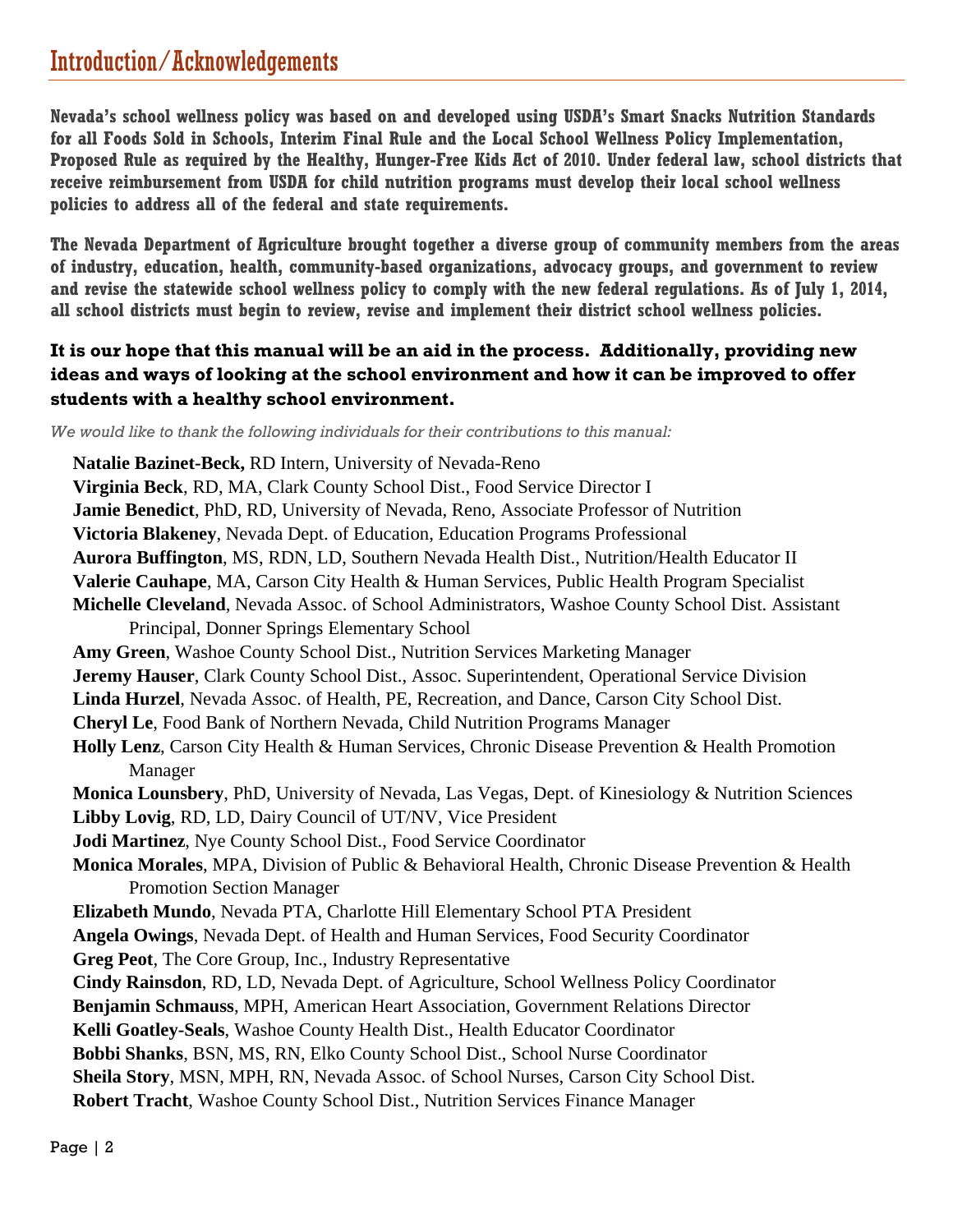### Index

| <b>Section 1: Advisory Group Formation</b>                 |                                                                                       |
|------------------------------------------------------------|---------------------------------------------------------------------------------------|
|                                                            | PAGE 4                                                                                |
| <b>Section 2: Local School Wellness Policy Goals</b>       |                                                                                       |
|                                                            | PAGE 7                                                                                |
| <b>Section 3: Meal Consumption</b>                         |                                                                                       |
|                                                            | PAGE 17                                                                               |
| <b>Section 4: Physical Activity</b>                        |                                                                                       |
|                                                            | PAGE 18                                                                               |
| Section 5: All Foods Sold or Provided on the School Campus |                                                                                       |
|                                                            | PAGE <sub>20</sub>                                                                    |
| <b>Section 6: Fundraising</b>                              |                                                                                       |
|                                                            | PAGE 24                                                                               |
| <b>Section 7: Incentives/Rewards</b>                       |                                                                                       |
|                                                            | PAGE 25                                                                               |
| <b>Section 8: Marketing</b>                                |                                                                                       |
|                                                            | PAGE 26                                                                               |
|                                                            | Section 9: Incentives or Penalties for Violations of the Local School Wellness Policy |
|                                                            | PAGE 28                                                                               |
| <b>Section 10: Other Wellness Initiatives</b>              |                                                                                       |
|                                                            | PAGE 29                                                                               |
| <b>Appendix</b>                                            |                                                                                       |
|                                                            | PAGE 30                                                                               |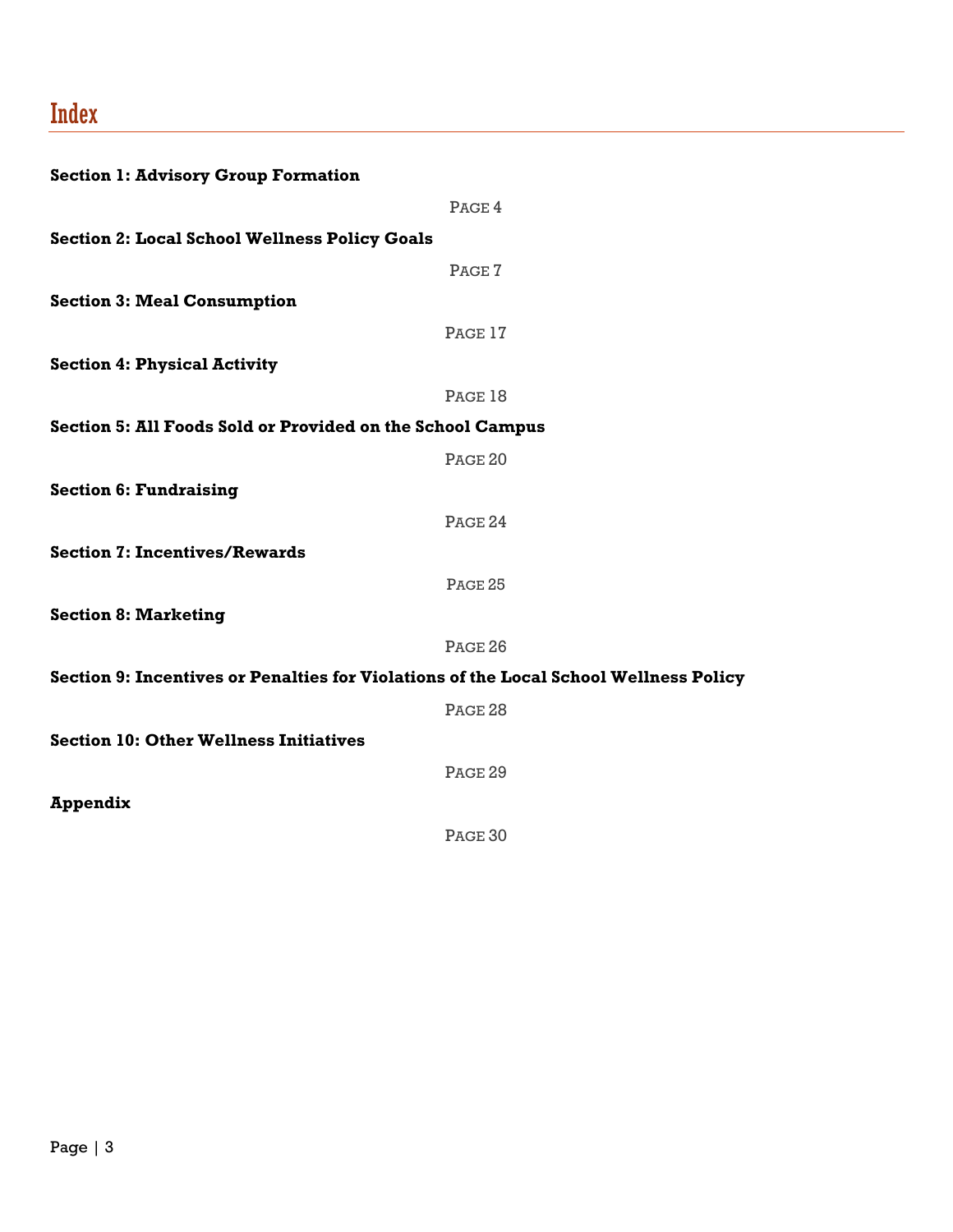### Section 1: Advisory Group Formation

Each school district must establish a diverse team of stakeholders (i.e. parents, students, teachers, school health professionals, school food program staff, and the general public) to assess the school districts needs and develop a wellness policy that both meets the operational realities of the school district and works to improve health and wellness outcomes for the students.

#### **Building a Group**

### 1. Identify School Wellness Coordinator

The school district must establish leadership (one or more school officials) at the school district (and school level) who fully understands the local school wellness requirements and who can facilitate the development and implementation of the policy. The coordinator(s) will also be required to update the school wellness policy as the nutrition standards evolve. This leader must have the authority to ensure that their school(s) complies with the policy.

*The school or district must notify the NDA of the selected coordinator(s) by September 30th of each school year. Please send this information to FND@agri.nv.gov.* 

#### 2. Public Involvement

Community involvement includes allowing parents, students, teachers, school health professionals, representatives of the school food program staff, and the general public to participate in the development, implementation and periodic review of the local school wellness policy. The goal is to establish a diverse school wellness team.

#### **REACHING OUT TO THE COMMUNITY:**

The coordinators should brainstorm to determine any members of the community that would be beneficial for achieving a wide range of opinion and depth of knowledge within the advisory group. Ideas may include: local dietitians, school health staff (counselors, psychologists, social workers, psychiatrists, medical professionals), parks and recreation representatives, farmer coalitions, WIC employees, and others interested in child nutrition and health.

Once members of the advisory group are identified, the school district should create a list of names/position titles and relationship to the school. Contact information of the school wellness coordinator(s) should be made available to the school community and general public.

Letters of Intent: this is a non-binding agreement that should be completed by each individual participant. This will add clarity to each member's role as part of the advisory group.

#### 3. Ways to Solicit Advisory Group Members

The coordinator should create a document that includes the goals/mission statement of the local school wellness policy, strategies and techniques for establishing and implementing the goals and the estimated time commitment (i.e. frequency of meetings, when and where the advisory group will meet).

#### **THIS CAN BE SHARED SEVERAL WAYS TO REACH OUT TO MEMBERS AND BUILD A DIVERSE ADVISORY GROUP. BELOW ARE SOME EXAMPLES:**

- **School Employees:** Create a handout or flyer that can be shared with the school staff in board meetings, the staff lounge, staff mailboxes, etc.
- **Health professionals in the community:** Reach out to local professional groups such as the state/local nutrition or Dietetics Association by emailing the president with information on how interested members can become involved.
- General Public: Bring the school and community together by hosting an open house, picnic or buffet dinner. Create a master list of ideas for the coming year. Leaders can share ideas for the local school wellness policy and encourage interested persons to continue participating with the advisory group to assist with the school wellness policy review, development, and implementation.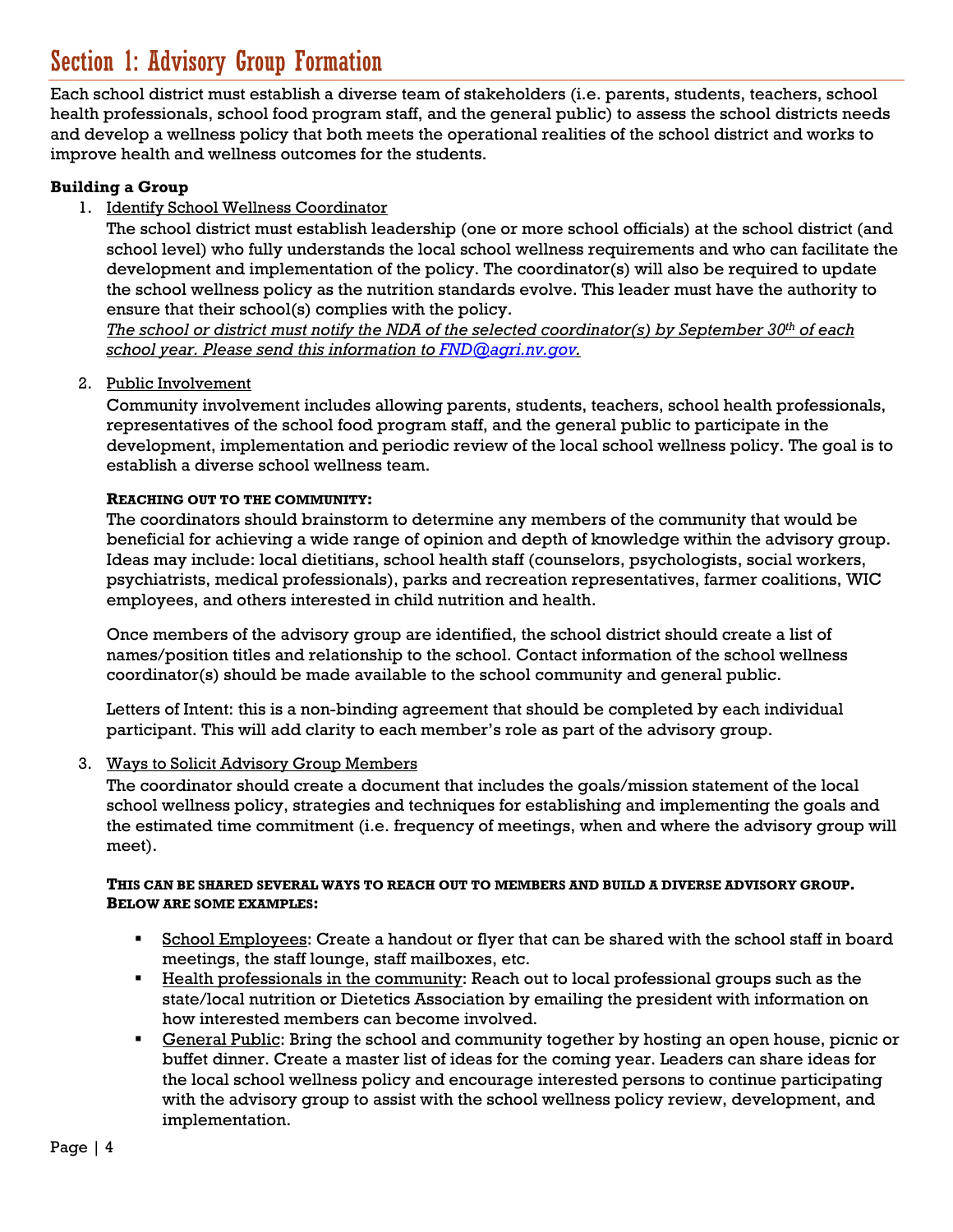- Students: Students could write an article in the school newspaper, write an announcement/PSA for the school radio or speak at an assembly about getting involved. Positions for student leadership on the advisory group should be encouraged.
- Parents: Send students home with handouts summarizing the advisory group's mission in creating, implementing and updating the local school wellness policy. The PTA or similar organization could be used to solicit participation on the advisory group.
- WIC/Pediatrician offices: Call local WIC and pediatrician offices and share your school's policy and goals. Leave copies of the local school wellness policy or informational handouts along with information on how interested persons can get involved at the offices.
- **Farmers Coalition:** Reach out to community Co-ops, farmer's markets, Agricultural Advisory Commission (AAC), etc. via email or in person and invite members to participate in the advisory group to provide expertise in their field.
- 4. Other Ideas for Reaching Out to Advisory Group Members
	- **STAY CONNECTED WITH THE ADVISORY GROUP:**
		- Create an advisory group Twitter or Facebook account the sends tweets to the advisory committee with any updates, ideas, meetings, etc.
		- Create a shared blog or online document (such as a "google doc") of the school's wellness policy and suggest ideas that can be edited from anywhere
			- o The blog could include an email address where interested individuals could reach out to the group.

### **Maintaining a Cohesive and Successful Group**

A successful advisory group will include a variety of people that can add expertise and unique ideas that will drive the school wellness policy forward to improve health and wellness outcomes for students.

- 1. Prepare for meetings well in advance
	- a. Choose a meeting place that is accessible for everyone and free of distractions
	- b. Develop an agenda that clearly covers topics to discuss
	- c. Run the meeting in a professional manner and follow up with an action plan for the goals
	- d. Appoint someone to take notes of the meeting and distribute to advisory group members
- 2. Respect Advisory Group Contributions
	- a. Make members feel their time is useful
	- b. Praise group members for constructive feedback
	- c. Listen to what each person has to contribute and make timely decisions
	- d. Follow through with action plans or commitments
- 3. Set Expectations
	- a. Specify the goals and expectations for achieving the goals
	- b. Specify the areas in which you are seeking help
- 4. Keep Members Informed
	- a. Members should be fully informed of all policy changes or updates and meeting times
	- b. Keep members updated on school wellness goals that are either working or need revising
- 5. Consider Alternative Methods for Sharing Ideas:
	- a. Utilize a way to communicate to the entire group
		- i. Group email, conference call, blog, google doc, etc. because everyone may not be able to physically attend a meeting

Resources to help with formation of an advisory group:

 Engaging All Leaders http://www.communityschools.org/assets/1/AssetManager/CommunityAndFamilyEngagement.pdf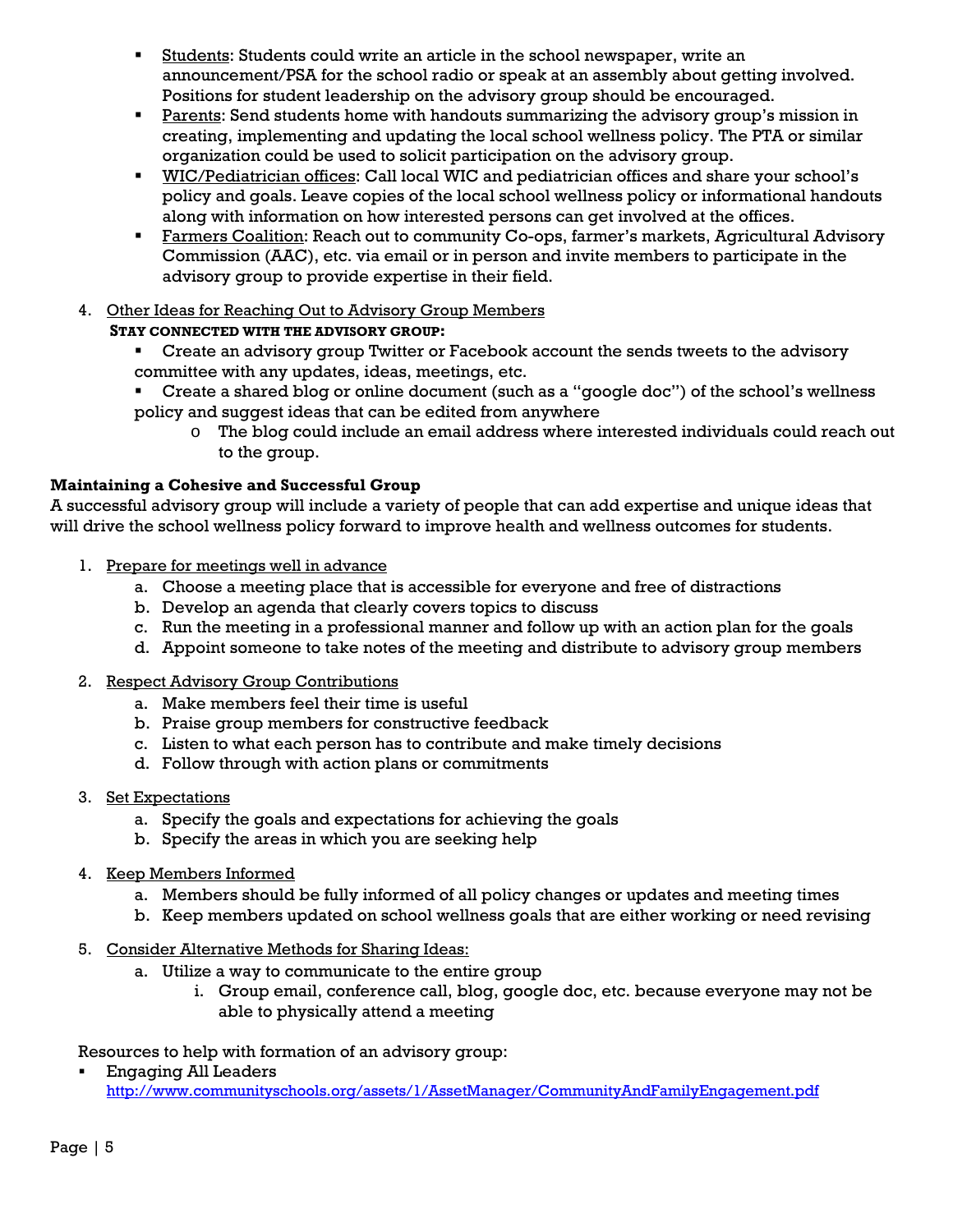- Collaborative Leadership Structure http://www.communityschools.org/assets/1/AssetManager/collaborative%20leadership.pdf
- Advisory Board Guidelines http://dowelldogood.net/?p=663
- **Tips for Creating an Effective Advisory Board** http://www.stengelsolutions.com/tips19.htm

#### **Sample Letter of Invitation to Join Advisory Group**

[Date]

Ms. Maureen Smith, (Position i.e. Coordinator) 1555 Towaway Road Reno, NV 89519

Dear Ms. Smith:

[School District or School Name] is in the process of selecting individuals with diverse backgrounds of knowledge and experience to join the school wellness advisory group. We are seeking advice and assistance from key partners like you to keep our school environment a healthy learning environment.

We would like to invite you to become a member of the advisory group, which meets a minimum of [time period, i.e. twice] per year. The purpose of the advisory group is to provide assistance and recommendations for the development, implementation and periodic review of the local school wellness policy.

I will be contacting you in the near future to discuss this opportunity. If you have any questions or concerns, please contact me at [phone number] or [email].

Thank you for your consideration.

Sincerely,

[School name/Coordinator]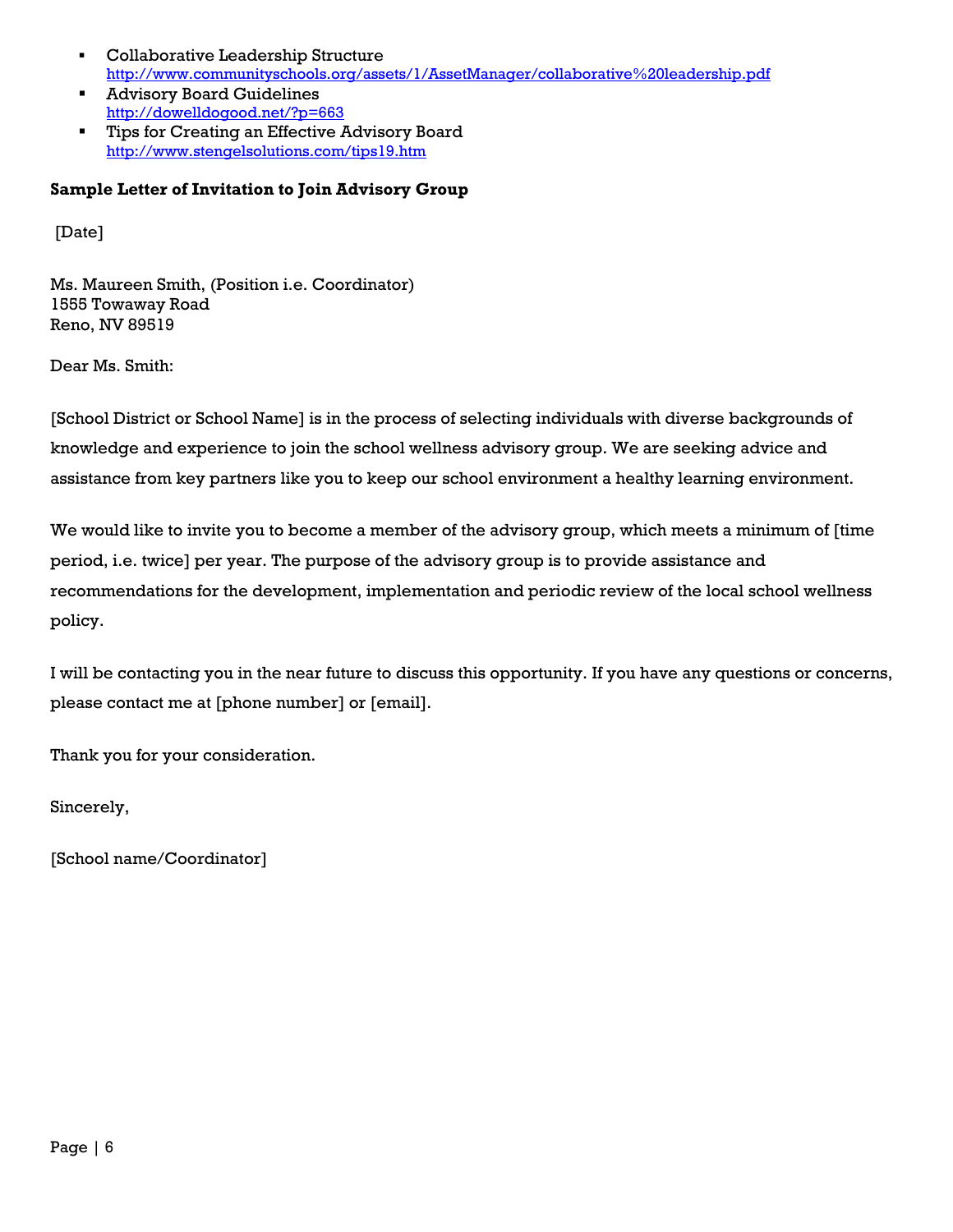### Section 2: Local School Wellness Policy Goals

School districts must select at least one nutrition promotion and education goal, to measure and report progress towards promoting student wellness.

Nutrition promotion and nutrition education are important for students to learn and reinforce healthy eating habits and behaviors throughout their lives. By reinforcing the importance of making healthy eating choices and promoting healthy behaviors, schools will help the community become healthier too.

*Examples of nutrition promotion and education goals:* 

- 1. Implement standard-based nutrition education
	- a. Focus on students' eating behaviors
	- b. Based on theories and methods proven effective by published research
	- c. Consistent with the state's/district's comprehensive school health education standards/guidelines/curriculum framework

Resources to assist with goal:

- Southern Nevada Health District's Get Healthy Produce of the Month Program Lessons http://www.gethealthyclarkcounty.org/potm/index.php
- USDA Team Nutrition http://www.fns.usda.gov/tn/join-team
- University of Nevada Cooperative Extensions Team Nutrition "Smart Choices" http://www.unce.unr.edu/programs/health/index.asp?ID=135
- 2. Connect nutrition education with existing curriculums
	- a. Part of comprehensive school health education
	- b. Include in other content areas such as math, science, language arts, social sciences, family and consumer sciences and elective subjects
	- c. Incorporate nutritional themes into daily lessons, when appropriate, to reinforce and support healthy messages
	- d. School meal programs or other school foods (school cafeteria)
	- e. Nutrition-related community services that occur outside the classroom
	- f. Link classroom nutrition education to the larger school community, such as school gardens, cafeteria-based nutrition education, fresh fruit and vegetable program, and after-school programs
	- g. Assess lessons against states/districts educational goals and curriculum standards

Resources to assist with goal:

- USDA Team Nutrition http://www.fns.usda.gov/tn/join-team
- Nutrition for Kids: K-12<sup>th</sup> links available for higher grade levels http://www.nutritionforkids.com/kidactivities.htm
- USDA Healthier School Day http://www.fns.usda.gov/healthierschoolday/tools-schools-fruits-veggies
- **SNHD Fresh Fruit and Vegetable Program Lessons** http://www.gethealthyclarkcounty.org/eat-better/ffvp.php
- Green Our Planet (GOP) School Gardens Project http://www.greenourplanet.org/projects/about/
- Nevada Department of Education, Health Standards http://www.doe.nv.gov/APAC\_PE\_Standards/
- 3. Professional Nutrition Education Development for Teachers
	- a. Provide appropriate training for teachers and other staff members
		- i. Basic knowledge of nutrition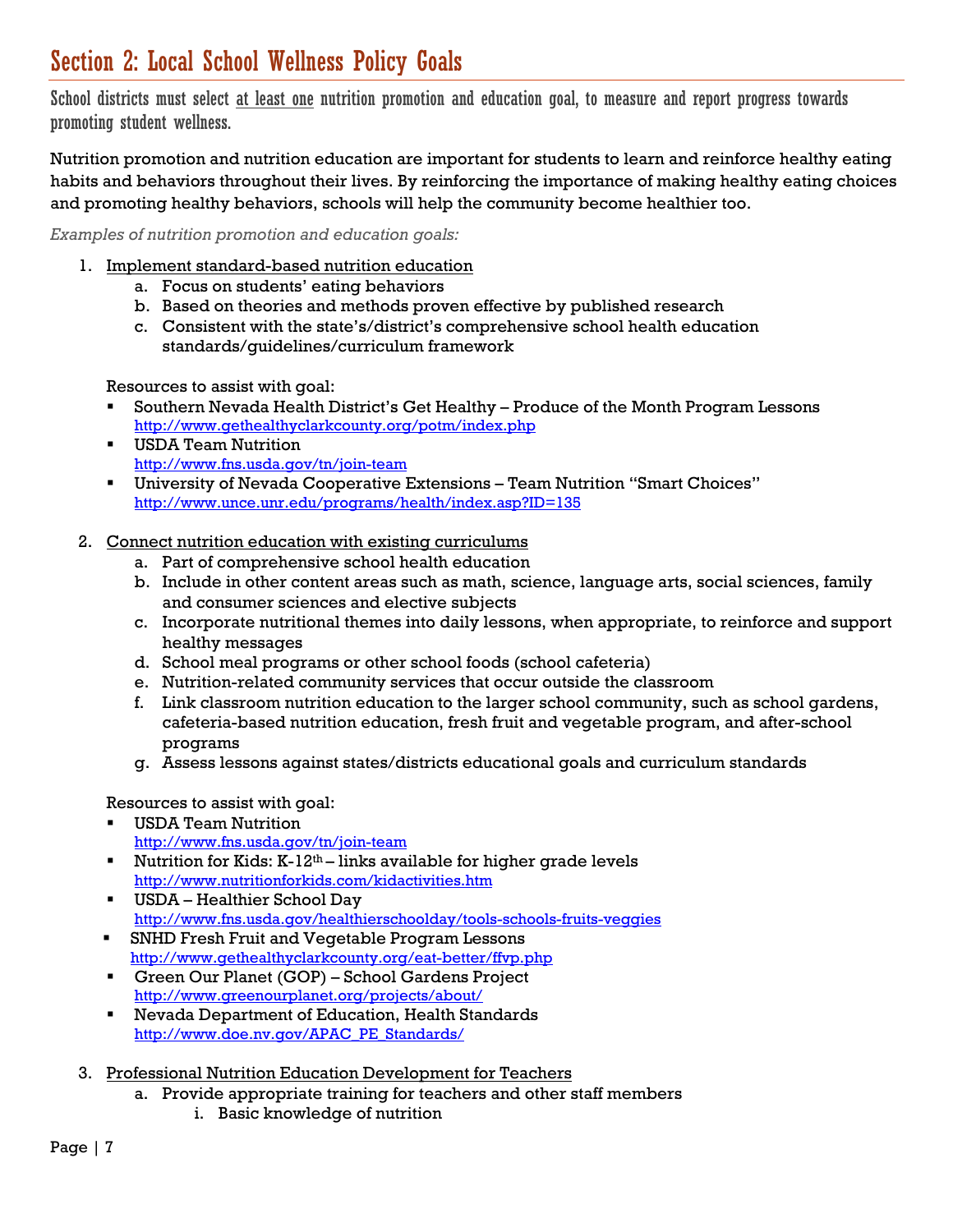ii. Instructional techniques and strategies designed to promote healthy eating behaviors

Resources to assist with goal:

- Nevada Department of Agriculture Child Nutrition Program http://nutrition.nv.gov/Resources/Food and Nutrition - E-Learning/
	- o Free Online Nutrition Education Course intended to help the public gain more information on nutrition topics for all age groups *(Free continuing education credits are available for this course for Registered Dietitians and Nevada Teachers.)*
- **Filter Courses** Free Online Nutrition Courses https://extensiononline.tamu.edu/courses/food\_nutrition.php
- USDA Healthier School Today www.fns.usda.gov/healthierschoolday
- 4. Educational reinforcement
	- a. Collaborate with agencies and groups conducting nutrition education in the community to provide consistent messages to students and their families
	- b. Provide opportunities for students to volunteer in nutrition related fields
		- i. food recovery efforts
		- ii. preparing nutritious meals for home-bound people
	- c. Supply information to parents, students and staff members about community programs that offer nutrition assistance to families
	- d. Establish nutrition, physical activity and body-size acceptance to achieve academic success and lifelong wellness
	- e. Model healthy eating and physical activity behaviors
	- f. Implement a healthy vending initiative in staff vending machines

Resource to assist with goal:

- Tips for Parents to Promote Healthy Eating Habits at Home http://www.bewellbarroncounty.org/be-well-kids/tips-for-parents-to-promote-healthy-eating/
- **Bridging the Gap Creating Supportive School Nutrition Environments** http://www.bridgingthegapresearch.org/\_asset/fk6slr/BTG\_LWP\_school\_nutrition\_brief\_Jun\_14.pdf?utm\_s ource=BTG+%26+CDC+briefs+release&utm\_campaign=BTG+%26+CDC+LWP+Briefs&utm\_medium=em ail
- SNHD Nutrition Services Directory http://www.gethealthyclarkcounty.org/eat-better/nutrition-services-directory.php
- USDA Team Nutrition For help promoting nutrition and physical activity for elementary and middle school kids
	- http://www.fns.usda.gov/tn/popular-events-booklet
- **Nutrition For Kids from preschool to teens** http://www.nutritionforkids.com/kidactivities.htm or http://kidshealth.org/teen/
- SNHD Get Moving Program Promotes ways to remain active in Nevada http://www.gethealthyclarkcounty.org/get-moving/index.php
- SNHD Healthy Vending for Worksites http://gethealthyclarkcounty.org/worksite-wellness/healthy-vending.php
- Centers for Disease Control and Prevention (CDC) Effective Health Education http://www.cdc.gov/healthyyouth/SHER/characteristics/index.htm
- **Teachers as Role Models** http://www.naeyc.org/files/naeyc/Eliassen\_0.pdf
- 5. Nutrition Promotion
	- a. Conduct nutrition education activities and promotions that involve parents, students and the community
	- b. Participate in programs that promote and reinforce student health
		- i. Team Nutrition
		- ii. Healthier US School Challenge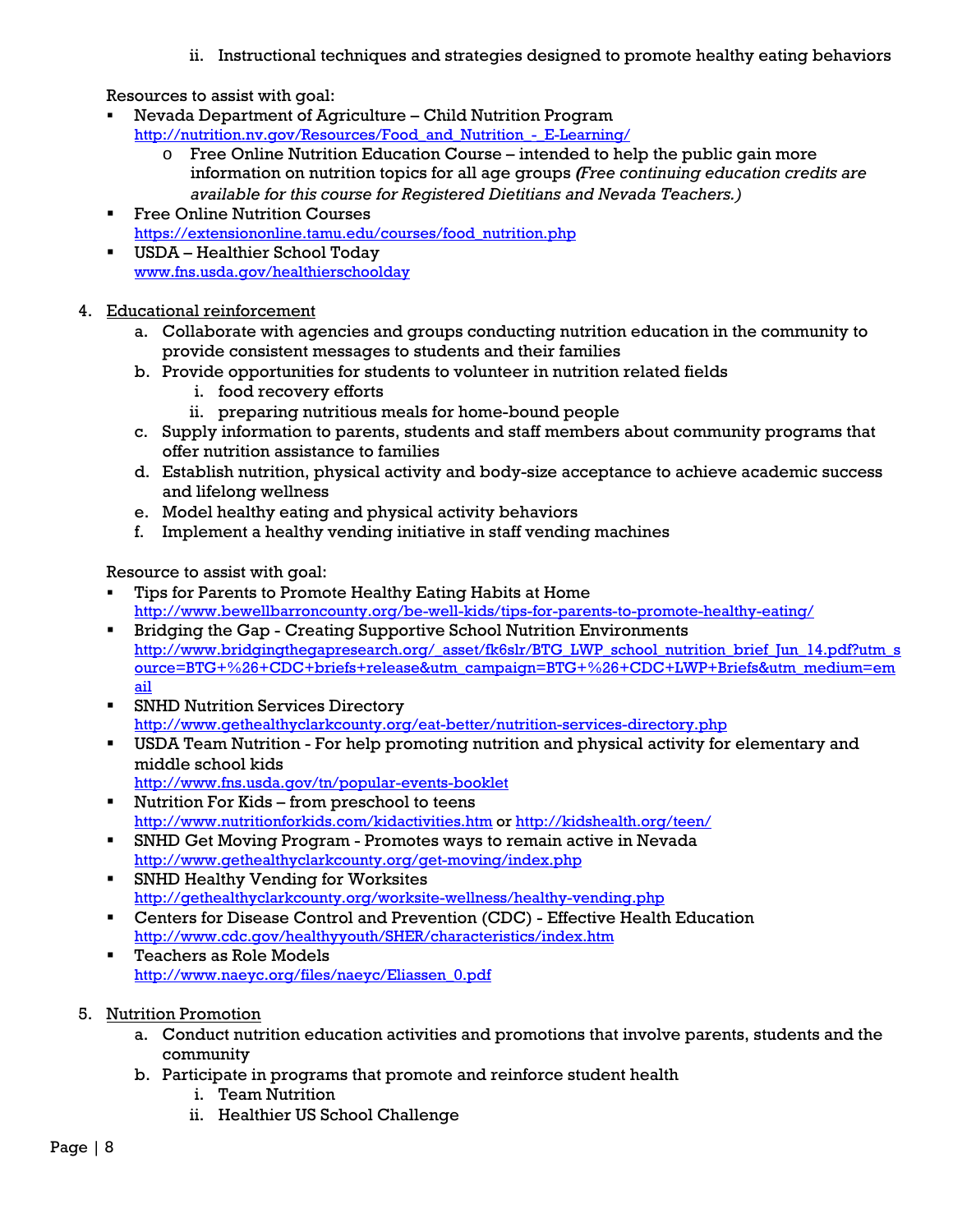Resources to assist with goal:

- **Healthier US School Challenge** http://www.fns.usda.gov/hussc/application-materials
- USDA Team Nutrition for help promoting nutrition and physical activity for elementary and middle school kids
- http://www.fns.usda.gov/tn/popular-events-booklet USDA - Grow It, Try It, Like It! http://www.fns.usda.gov/tn/grow-it-try-it-it
- USDA Discover MyPlate http://www.fns.usda.gov/tn/discover-myplate
- Southern Nevada Health District TV Turn Off Week http://www.gethealthyclarkcounty.org/tv-turnoff/index.php
- Southern Nevada Health District Coaches' Challenge http://www.gethealthyclarkcounty.org/coach-challenge/index.php

Reference: http://www.sde.ct.gov/sde/lib/sde/PDF/DEPS/Student/NutritionEd/Sec3.pdf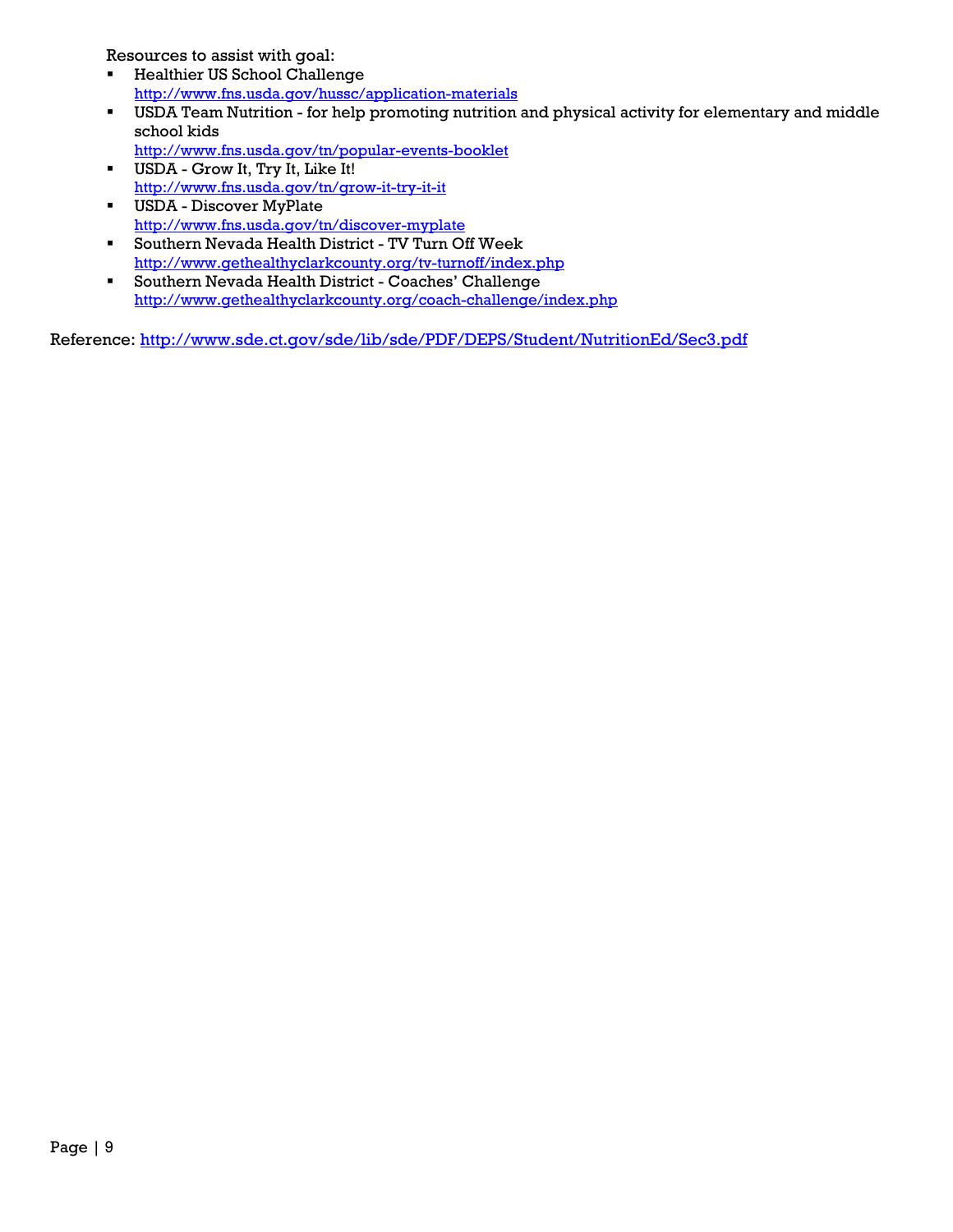### Section 2: Local School Wellness Policy Goals

School districts must select at least one physical activity goal, to measure and report progress to promote student wellness.

### **Promoting and Providing Physical Activity in Nevada Schools**

Regular engagement in physical activity is important for children's growth, development, and health. The National Physical Activity Guidelines (2008) indicate children should engage in moderate to vigorous physical activity at least 60 minutes each day. Far too many children, including Nevada's children, do not.

Whether your district has a structured physical education program, or not, may dictate which goal you choose to pursue for your school wellness policy.

#### *Examples of physical activity goals:*

- 1. Implement standard-based physical activity opportunities
	- a. Conduct a survey districtwide to determine baseline activity
	- b. Focus on district's physical activity climate to assess current practices
	- c. Based on theories and methods proven effective by published research
	- d. Consistent with the states/districts comprehensive school health education standards/guidelines/curriculum framework
	- e. Take measures to ensure all students have access to physical activity programs offered in your school

Resources to assist with goal:

- Nevada Department of Education Physical Education Standards http://www.doe.nv.gov/APAC\_PE\_Standards/
- Sample Physical Education Survey for Schools http://sspw.dpi.wi.gov/files/sspw/pdf/shpphyedsurvey2012.pdf
- CDC School Health Index (SHI) Self-Assessment & Planning Guide 2014 http://www.cdc.gov/HealthyYouth/SHI/
- 2. Connect physical activity experiences with existing curriculums
	- a. Part of comprehensive school health education
	- b. Also included in other classroom content areas such as math, science, language arts, social sciences, family and consumer sciences and elective subjects
	- c. Incorporate physical activity themes into daily lessons, when appropriate, to reinforce and support health messages
	- d. Physical education programs to provide PE minutes as part of the school curriculum
		- i. Numerous authorities recommend that elementary children receive PE daily and for a total of 150 minutes per week and secondary students receive PE for a total of 225 minutes per week
	- e. Physical activity that occurs outside the classroom
		- i. Provide access to loose equipment and provide strategic playground or game markings on surfaces
	- f. Link school's physical activity to the larger school community, such as after school programs, club or intermural sports, and team sports
	- g. Assess school environment against state's/district's educational goals and curriculum standards

Resources to assist with goal:

- Nevada Department of Education Health Standards http://www.doe.nv.gov/APAC\_PE\_Standards/
- Jam Schools Foundation and Program http://www.healthetips.com/jam-program.php
- USDA Let's Move http://www.letsmove.gov/get-active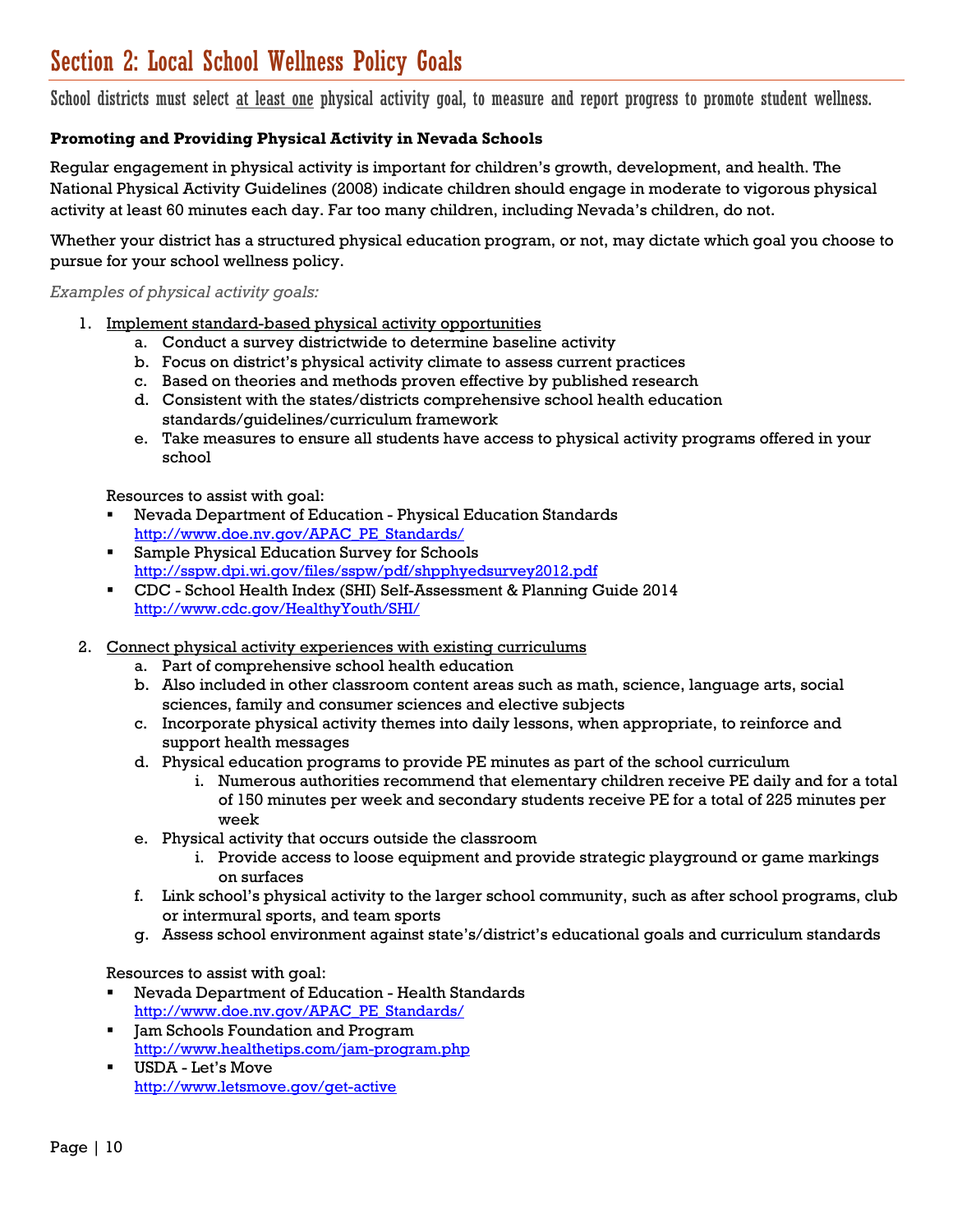- 3. Professional Physical Education Development for Teachers
	- a. Appropriate training for teachers and other staff members
	- b. Basic knowledge of physical activity
	- c. Instructional techniques and strategies designed to promote physical activity

Resources to assist with goal:

- Nevada Association for Health, Physical Education, Recreation and Dance http://www.nevadaahperd.com/
- Professional Development Education Clark County School District http://ccsd.net/departments/professional-development-education
- National Association for Sport and Physical Education (NASPE) http://www.nea.org/tools/lessons/national-association-for-sport-and-physical-education.html
- SHAPE America Society of Health and Physical Educators http://www.shapeamerica.org/
- 4. Educational reinforcement
	- a. Collaborate with agencies and groups conducting physical activity in the community to send consistent messages to students and their families
	- b. Supply information to parents, students and staff members about community programs that offer physical activity opportunities to families
		- i. Health and wellness fairs, sport programs, intramural sports, etc.
	- c. Establish nutrition, physical activity and body-size acceptance to achieve academic success and lifelong wellness
	- d. Model healthy physical activity behaviors

Resource to assist with goal:

- USDA Team Nutrition For help promoting nutrition and physical activity for elementary and middle school kids
	- http://www.fns.usda.gov/tn/popular-events-booklet
- **American Heart Association** http://www.heart.org/HEARTORG/Educator/Educator\_UCM\_001113\_SubHomePage.jsp
- SNHD Get Moving Program Promotes ways to remain active in Nevada http://www.gethealthyclarkcounty.org/eat-better/nutrition-education-resources.php
- Centers for Disease Control and Prevention (CDC) Effective Health Education http://www.cdc.gov/physicalactivity/ http://www.cdc.gov/healthyyouth/SHER/characteristics/index.htm
- Kids Health http://kidshealth.org/parent/index.jsp?tracking=P\_Home
- Southern Nevada Health District TV Turn Off Week http://www.gethealthyclarkcounty.org/tv-turnoff/index.php
- Southern Nevada Health District Coaches' Challenge http://www.gethealthyclarkcounty.org/coach-challenge/index.php
- 5. Physical Activity Promotion
	- a. Conduct physical activities and promotions that involve parents, students and the community
		- i. Field Day, Walk-a-thon, Jump rope-a thon, Mileage club
	- b. Participate in programs that promote and reinforce student health
		- i. Team Nutrition
		- ii. Healthier US School Challenge
		- iii. Alliance for a Healthier Generation

Resources to assist with goal:

- National Coalition for Promoting Physical Activity http://www.ncppa.org/public-policy
- USDA Team Nutrition http://www.fns.usda.gov/tn/team-nutrition http://www.fns.usda.gov/tn/popular-events-booklet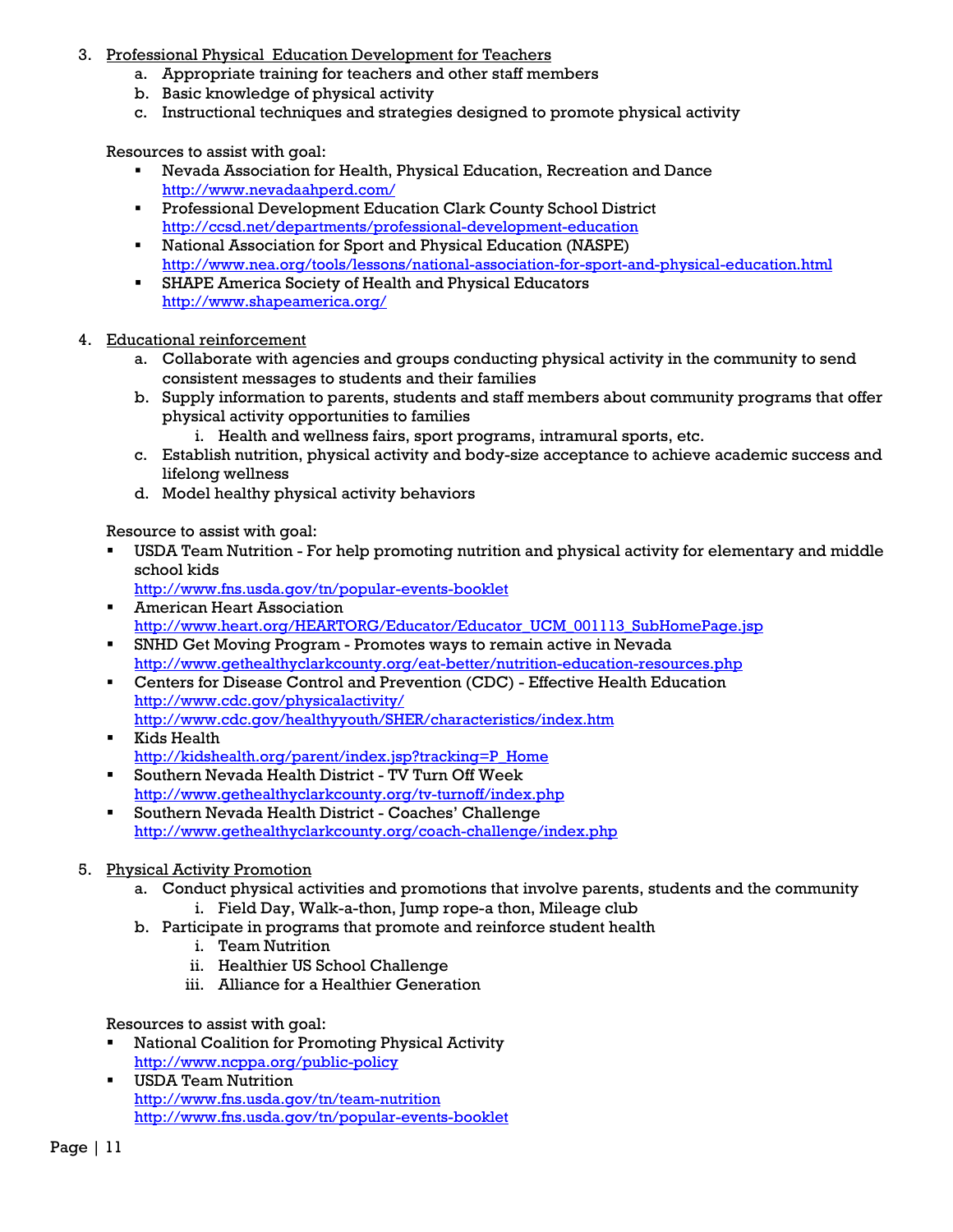- **Healthier US School Challenge** http://www.fns.usda.gov/hussc/application-materials
- Walkathon Guide http://walkathonguide.com/ **Healthy Fundraising Toolkit**
- http://www.ousd.k12.ca.us/cms/lib07/CA01001176/Centricity/Domain/139/Fundraising%20Toolkit.pdf **Alliance for a Healthier Generation**
- https://www.healthiergeneration.org/
- **Action for Healthy Kids** http://www.actionforhealthykids.org/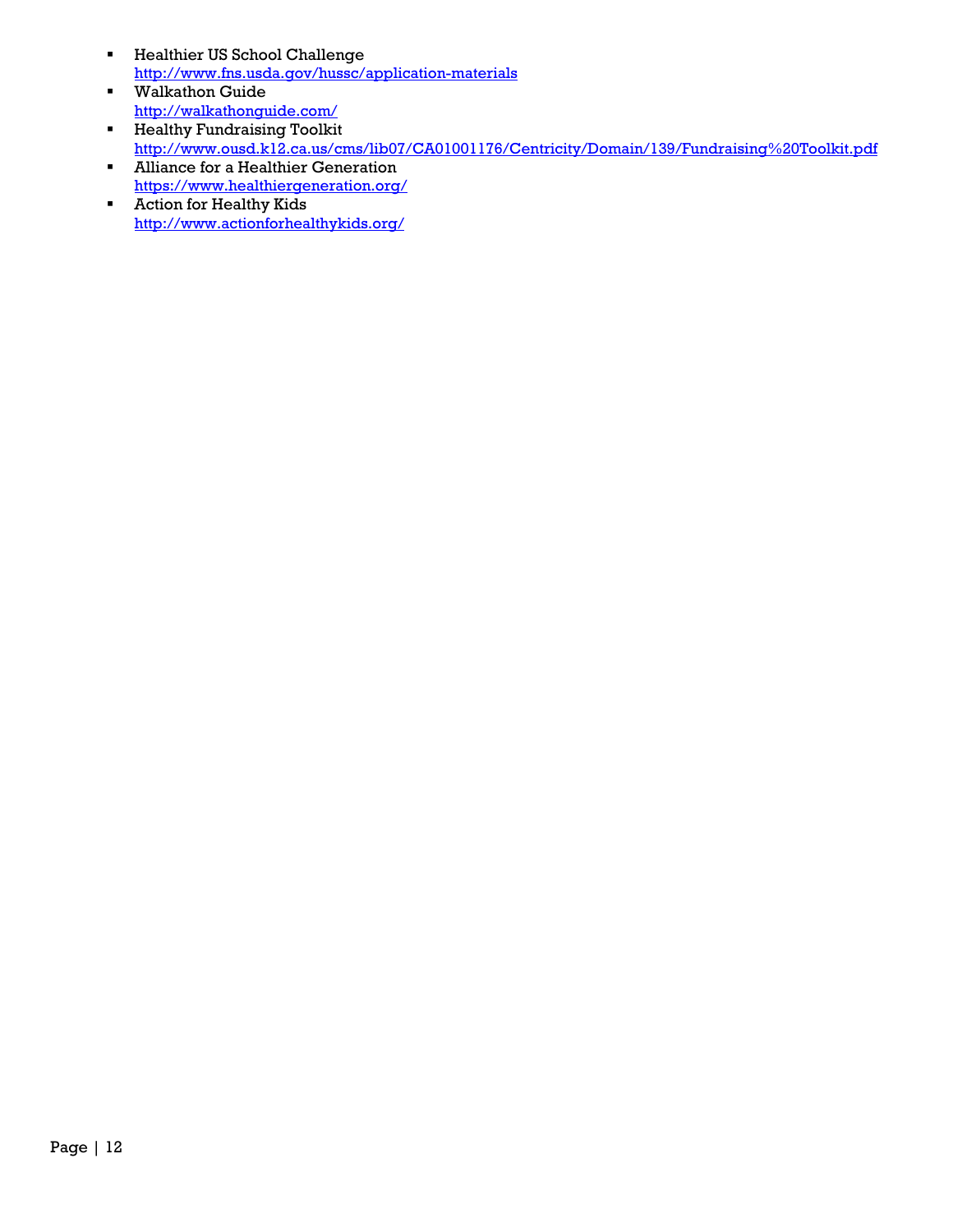### Section 2: Local School Wellness Policy Goals

School districts must select at least one goal for Other School-Based Activities that Promote Student Wellness, to measure and report progress to promote student wellness.

### **Promoting and Providing Opportunities to Improve Student Wellness**

Providing a consistent and clear message to students through promotion of school wellness during the school day, but also after school and on weekends for special events.

Students often look to their parents, teachers, and other authority figures to develop habits that will last them a lifetime. By offering fun activities that encourage health and wellness, it will reinforce lifelong habits for a healthy lifestyle.

#### *Examples of other school-based activity goals:*

- 1. Conduct an Assessment of your Local School Wellness Policy
	- a. To help with the initial development of the district's wellness policy, each school in the district may conduct a baseline assessment of the school's existing nutrition and physical activity environments and policies.
		- i. The results of these school-by-school assessments can be compiled at the district level to identify and prioritize needs.
		- ii. Assessments can be repeated periodically to help review policy compliance, assess progress, and determine areas in need of improvement.

Resources to assist with goal:

- Wellness School Assessment Tool www.wellsat.org
- *Criteria for Evaluating School-Based Approaches to Increasing Good Nutrition and Physical Activity*, Action for Healthy Kids http://www.actionforhealthykids.org/about-us
- CDC School Health Index http://www.cdc.gov/healthyyouth/shi/
- National Alliance for Nutrition and Activity http://www.cspinet.org/nutritionpolicy/nana.html
- Model School Wellness Policies http://www.schoolwellnesspolicies.org/WellnessPolicies.html

### 2. Incorporate Sustainable Food Practice Opportunities

- a. Use locally grown or seasonal food, school gardens and reducing the waste stream
- b. Start a School Garden/Farm to School program
	- i. Across the country, an increasing number of schools and districts have begun to source more foods locally and to provide complementary educational activities to students that emphasize food, farming, and nutrition.
- c. Bring local or regionally produced foods into school cafeterias; hands-on learning activities such as school gardening, farm visits, and culinary classes; and the integration of food-related education into the regular, standards-based classroom curriculum.
- d. Maximize the reduction of waste by recycling, reusing, composting and purchasing recycled products.
	- i. Each school in the district will have a recycling program
- e. Explore "Non-Disposable Tableware" options with the food service program

Resources to assist with goal:

Nevada Department of Agriculture – Farm to School Program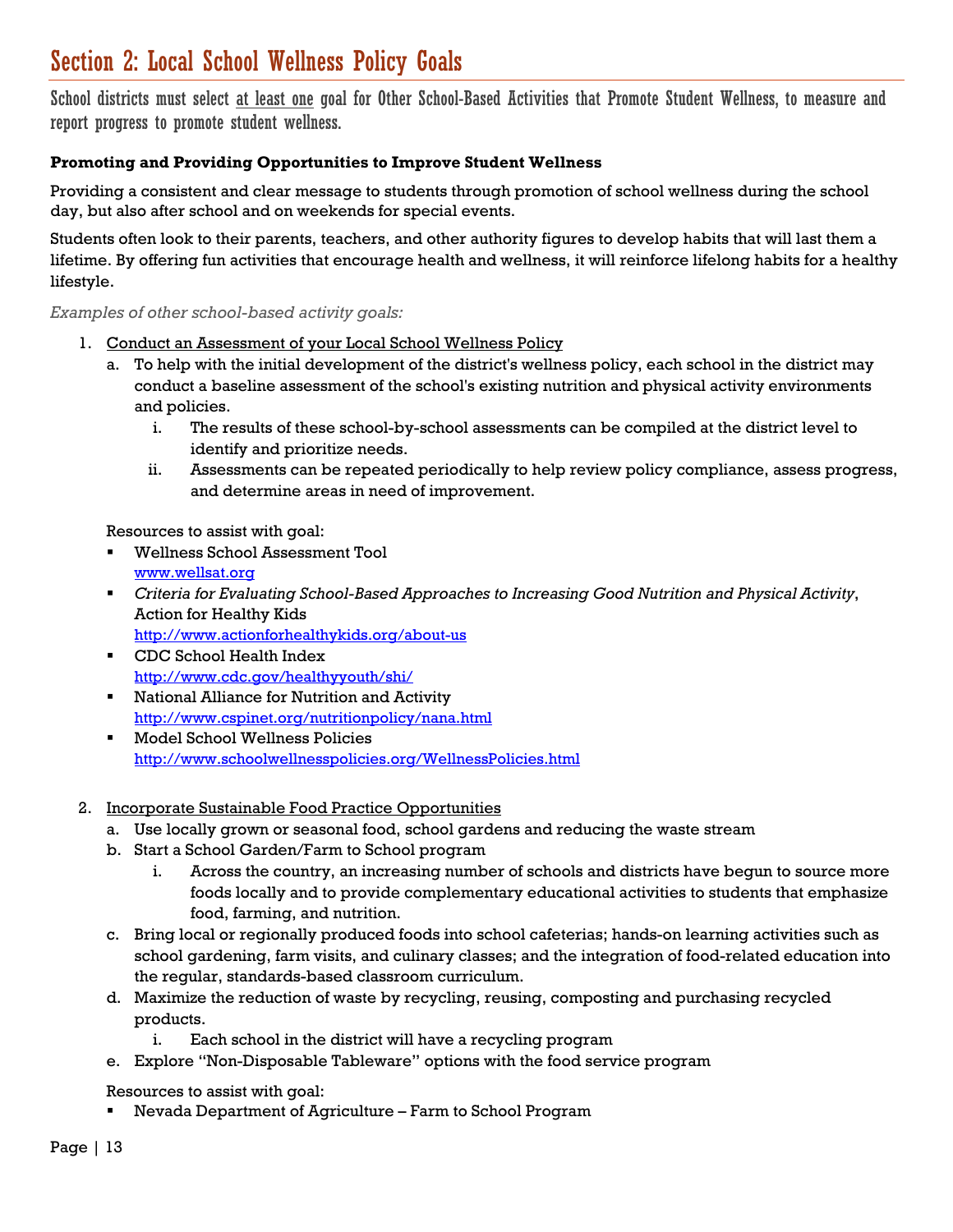http://nutrition.nv.gov/Programs/Farm\_to\_School/Farm\_to\_School\_Program/

- Nevada Department of Agriculture Farm to School Food Safety Program http://agri.nv.gov/Plant/FTS-FSP/FTS\_home/
- **USDA Farm to School Resources** http://www.fns.usda.gov/farmtoschool/farm-school-resources
- **Let's Move** http://www.letsmove.gov/school-garden-checklist
- School Gardens http://aggie-horticulture.tamu.edu/kindergarden/child/school/sgintro.htm
- Urban Roots http://www.urgc.org/
- Edible School Yard http://edibleschoolyard.org/
- National Farm-to-School http://www.farmtoschool.org/
- Recycling in schools http://www.lessismore.org/materials/23-school-recycling
- USDA Food Waste Resources: http://www.usda.gov/wps/portal/usda/usdahome?contentid=2013/06/0112.xml
- 3. Establish additional wellness practices within the school environment:
	- a. Conduct a Taste Testing/Ongoing Sampling Program
	- b. When creating new recipes, menu items, or offering "Smart Snack" choices at a campus, hold a taste test with students for their input and feedback.
		- i. Serve small, sample-sized portions to students during breakfast or lunch and advertise the results of the taste test when offering the new food item on the menu.
		- ii. Utilize existing student leadership clubs, culinary students or other student groups to facilitate and/or participate with the sampling events.
	- c. Incorporate Harvest of the Month into the existing curriculum which features nutrition education tools and resources to support healthy lifestyle habits like eating fruits and vegetables
	- d. Actively engage families as partners in their children's education and recognize their fundamental role in promoting and protecting their health and well-being.
		- i. Support parents' efforts to provide a healthy diet and encourage parents to pack healthy lunches and snacks and refrain from including beverages and foods without nutritional value.
	- e. Add additional sites for of the Fresh Fruit and Vegetable Program (FFVP)
		- i. The FFVP exposes children to a wide variety of fresh fruits and vegetables.
		- ii. Elementary schools that have greater than 50% eligible free and reduced lunch students are eligible to apply annually for this program

Resources to assist with goal:

- Department of Agriculture Child Nutrition Program http://nutrition.nv.gov/
- "Harvest of the Month" www.harvestofthemonth.com
- USDA Taste Testing and Evaluating Recipes http://healthymeals.nal.usda.gov/recipes/taste-testing-and-evaluating-recipes
- 4. Develop School Wide Wellness Promotions for Students:
	- a. Hold a poster contest on wellness topics
		- i. Nutrition, Physical Activity, or other related wellness areas
	- b. Develop a school wellness campaign
		- i. Develop public announcements to be read to the students such as "Healthy Tip of the Day or Week"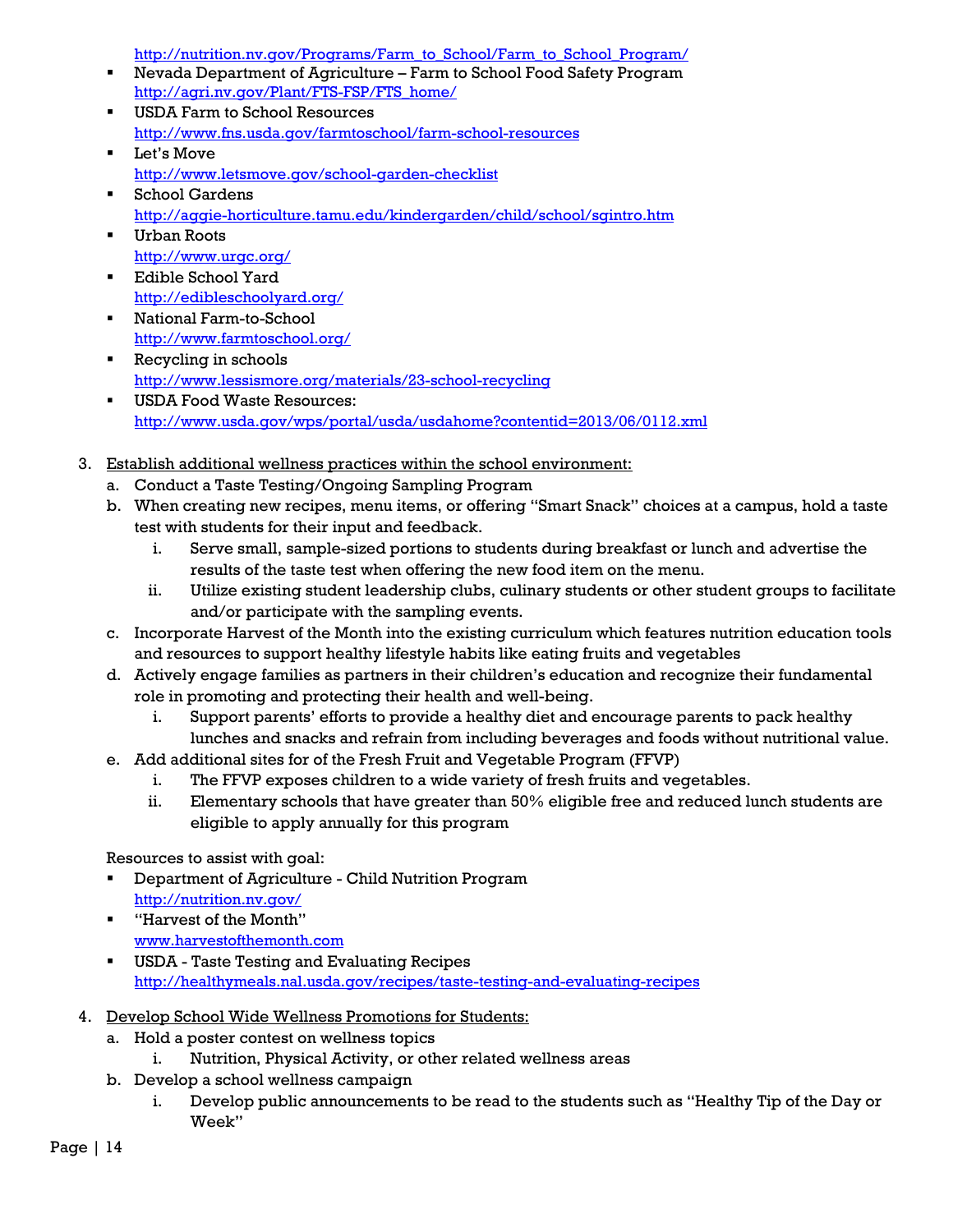- c. Adopt a marquis or bulletin board for wellness tips
	- i. During National Nutrition Month (March), Ride your Bike to School Day (May), or Walk to School Day (Oct)
- d. Create a Jog-a-thon, Walk-a-thon, Jump-rope-a-thon activities and incorporate healthy snacks at the event

Resources to assist with goal:

- USDA's Marketing website http://www.fns.usda.gov/sbp/marketing-ideas
- Wellness in the Schools http://www.urgc.org/
- **Keep Moving** http://www.walkbiketoschool.org/keep-going
- **Eat Right** http://www.eatright.org/NNM/#.VBNZOE10yM8
- Walkathon Guide http://walkathonguide.com/
- Fuel up to Play 60 website http://www.fueluptoplay60.com/
- 5. Promote Staff Wellness Opportunities within the School/District
	- a. Offer staff wellness programs
		- i. Workshops and presentations on health promotions
		- ii. Education and resources that will encourage healthy lifestyles, reduce chronic disease, and promote role modeling
	- b. Establish or enhance fitness opportunities for staff
		- i. Walking clubs or fitness challenges
	- c. Promote staff wellness initiatives
		- i. Outline ways to encourage healthy eating, physical activity, and other elements of a healthy lifestyle among school staff
	- d. Maximize wellness programs within school or district's worksite wellness programs
		- i. Health fairs and work based opportunities for all staff
- 6. Explore Safe Routes to School
	- a. Assess and determine improvements to make it safer and easier for students to walk/bike to school.
	- b. When appropriate, work together with local public works, public safety, and/or police departments in those efforts.
	- c. Explore the availability of federal "safe routes to school" funds, administered by the state department of transportation, to finance such improvements.

Resources to assist with goal:

- Safe Route Partnerships: Nevada http://saferoutespartnership.org/state/srts-in-your-state/nevada
- Safe Routes to Schools Tool Kit, National Highway Traffic Safety Administration http://www.nhtsa.gov/people/injury/pedbimot/bike/safe-routes-2004/pages/preface-1.htm
- Kids Walk to School Program, CDC www.cdc.gov/nccdphp/dnpa/kidswalk
- Walkability Check List US Dept. of Transportation and US EPA www.walkinginfo.org/walkingchecklist.htm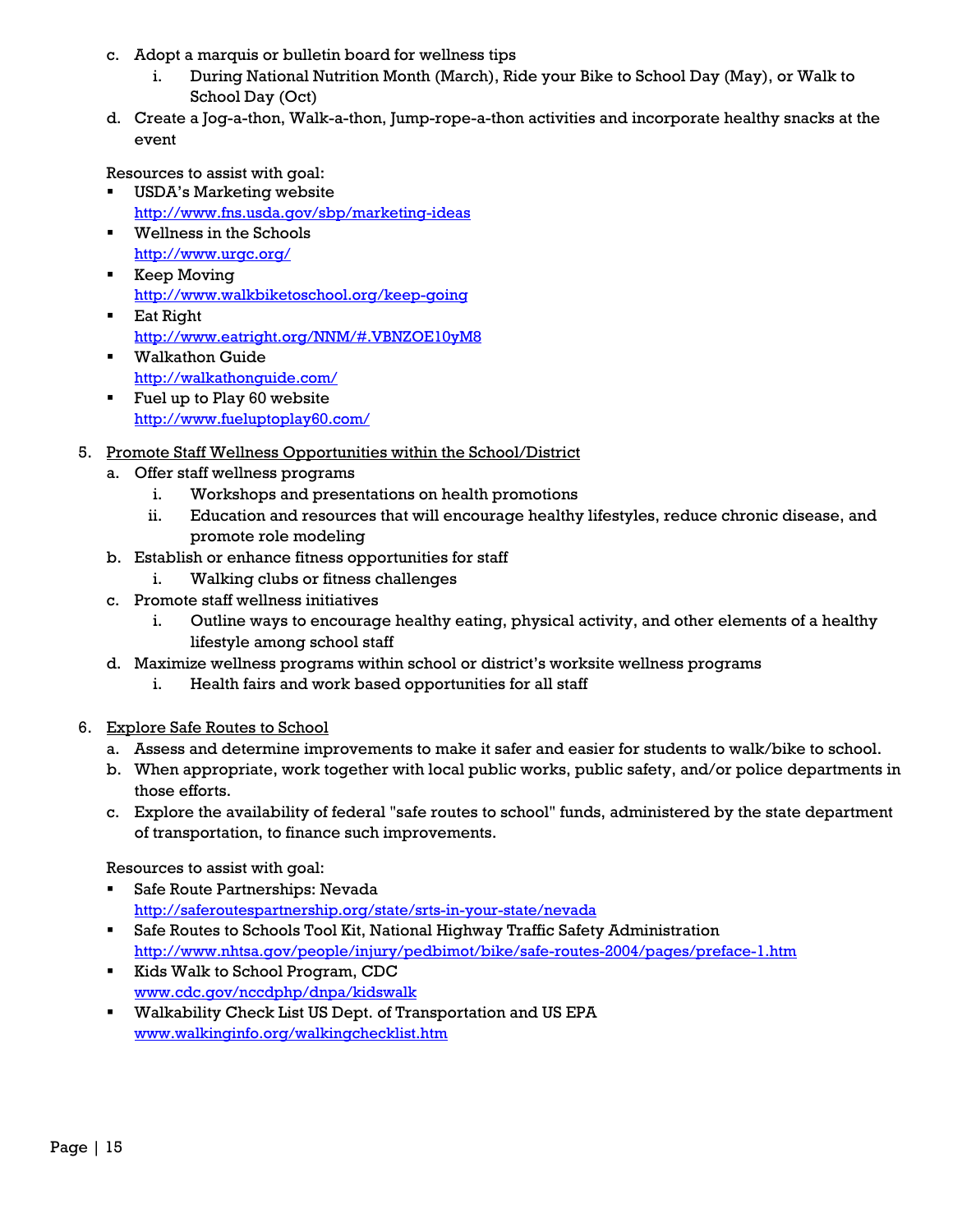### Section 2: Local School Wellness Policy Goals

Sample School Action Plan

| Goal                                      | <b>Steps to</b><br><b>Achievement</b>                                                                                                       | <b>Lead Person(s)</b>                                                        | By When?                                                            | Resources                                                                                                           | <b>Evidence of</b><br><b>Success</b>                                                                                                                              |
|-------------------------------------------|---------------------------------------------------------------------------------------------------------------------------------------------|------------------------------------------------------------------------------|---------------------------------------------------------------------|---------------------------------------------------------------------------------------------------------------------|-------------------------------------------------------------------------------------------------------------------------------------------------------------------|
|                                           | Steps that need to<br>be taken to<br>accomplish action<br>step.                                                                             | Who will take<br>responsibility to<br>ensure steps are<br>accomplished?      | By what date will<br>you accomplish<br>each step to<br>achievement? | What resources<br>(people, tools,<br>technical support,<br>funding) are<br>needed to<br>accomplish action<br>steps? | What will success<br>look like when you<br>have completed<br>this action?                                                                                         |
| Example                                   | Example                                                                                                                                     | Example                                                                      | Example                                                             | Example                                                                                                             | $\blacksquare$                                                                                                                                                    |
| Incorporate PA<br>into the school<br>day. | 1. Talk to Principal<br>about PA activating<br>the brain for<br>learning.                                                                   | 1. Mike (School<br>Wellness Chair,<br>and 2 <sup>nd</sup> grade<br>teacher). | 1. Aug. $25^{th}$ .                                                 | 1. N/a.                                                                                                             | 1./2. Support from<br>the Principal as we<br>work to<br>incorporate more<br>PA into the school                                                                    |
|                                           | 2. Ask for support<br>to begin an effort<br>for teachers to do<br>something active<br>with their students<br>every week, day,<br>hour, etc. | 2. Mike.                                                                     | 2. Aug. $25^{th}$ .                                                 | 2. N/a.                                                                                                             | day. Including 10<br>minutes on staff<br>development day<br>to model and share<br>best practice.                                                                  |
|                                           | 3. Find resources<br>about PA during<br>the school day.                                                                                     | 3. Carol (P.E.<br>teacher).                                                  | 3. Sept. 20th.                                                      | 3. Online search /<br>PE / personnel /<br>Ms. Anton.                                                                | 3. An electronic<br>and paper version<br>of PA ideas for the<br>classroom that is<br>updated at least<br>twice a year.                                            |
|                                           | 4. Ask morning<br>announcement<br>leader if we can<br>have 1 minute to<br>do an exercise.                                                   | 4. Mike.                                                                     | 4. Sept. 20th.                                                      | 4. Short PA break.                                                                                                  | 4. PA is part of<br>morning<br>announcements.                                                                                                                     |
|                                           | 5. Put together a<br>list of great<br>examples of PA<br>during the school<br>day.                                                           | 5. Carol and Sandy<br>(active parents).                                      | 5. Oct. 5th.                                                        | 5. Nevada's local<br>school wellness<br>policy.                                                                     | 5. See 3                                                                                                                                                          |
|                                           | 6. Create an award<br>for the most<br>creative PA                                                                                           | 6. Sandy and Gina<br>(Office Manager).                                       | $6.$ Oct. $5th$ .                                                   | 6. Art supplies                                                                                                     | 6. A trophy that<br>travels to a new<br>classroom each<br>week.                                                                                                   |
|                                           | 7. Encourage<br>differentiated<br>instruction using<br>physical activity.                                                                   | 7. Mike and Ms.<br>Williams<br>(Principal).                                  | $7.$ Oct. $5th$ .                                                   | 7. Bulletin.                                                                                                        | 7. Continued<br>sharing of great<br>instruction using<br>PA as a tool to<br>activate the brain<br>for learning in<br>students with<br>various learning<br>styles. |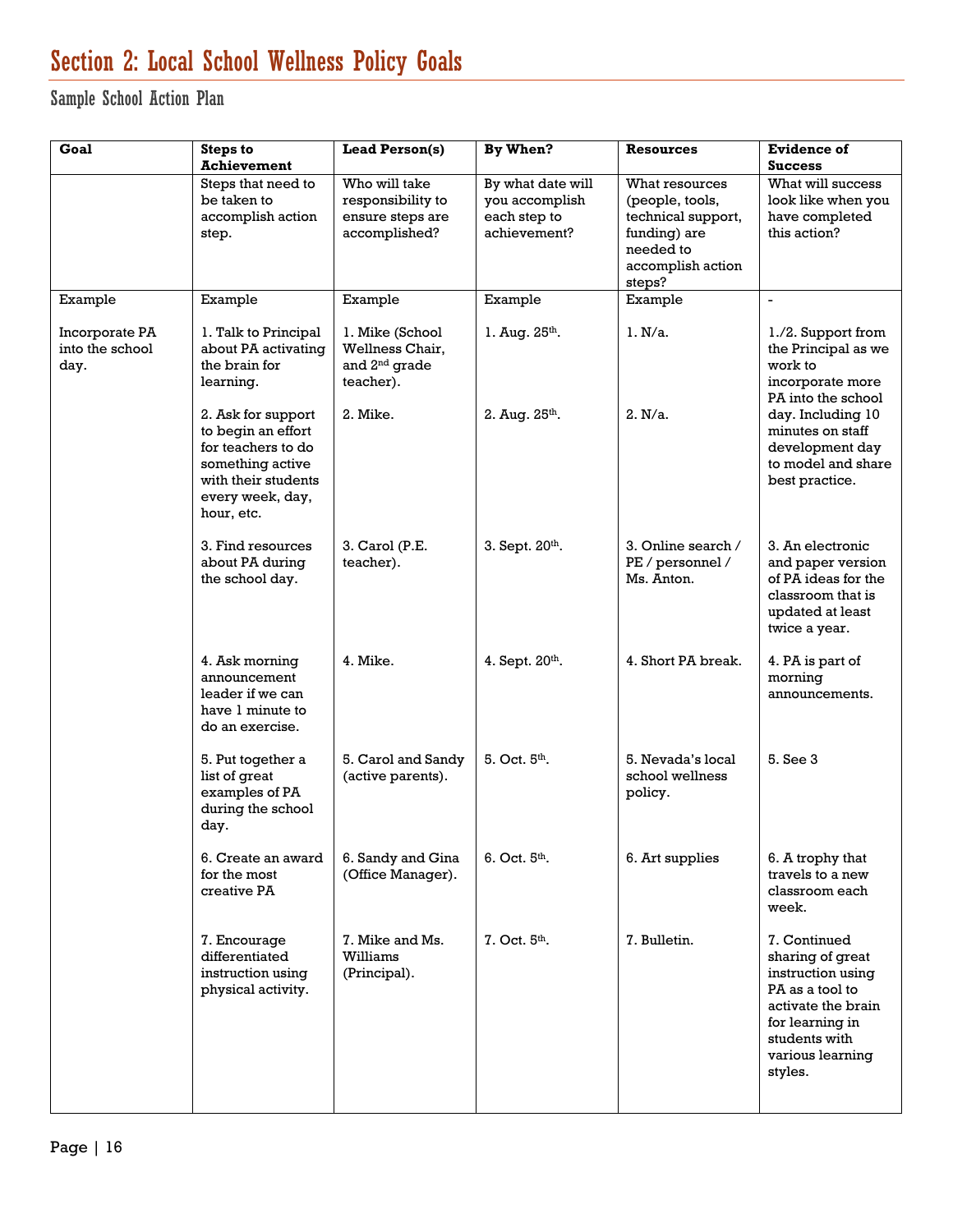### Section 3: Meal Consumption

Adequate Time to Consume School Meals

The reason for including minimum requirements for time to consume a meal is to allow each student adequate time to eat their meals. (Note: Time spent acquiring the meal is not included in the time to consume the meal.)

Many students find that they do not have ample time to get their food and eat it during the allotted lunch period. Our goal is to provide designated time for all students to consume their meal while at school.

We understand that some students eat more quickly than others do and for some, this still may not prove to be enough time for them to completely finish eating, however, we encourage districts and schools to monitor and adjust their schedules as they find these inconsistencies.

To clarify, this does not require that all students sit for the entire time, but that students who need it are given at least *15 minutes* to consume their breakfast, and *20 minutes* to consume their lunch meals.

Below are some benefits of providing adequate seat time to all students in your school:

- Reduces food waste
- Increases total intake of all macronutrients
- School administrators should provide enough time for students to eat, so they are able to benefit from the consumed calories throughout the remainder of the school day.

#### Recess Before Lunch

Why Recess Before Lunch?

- 1. When recess is scheduled before lunch, elementary school children consume significantly more food (more calories and total nutrients) and have less plate waste than children who have recess after lunch.
	- a. In addition to this, nurses have reported fewer students coming into their office for low blood sugar or tummy aches when recess is before lunch.
- 2. Recommendations:
	- a. It is recommended that elementary school administrators schedule recess before lunch to offer students the opportunity to consume a well-balanced meal and receive the maximum benefit for the remainder of the day.
	- b. In Nevada schools that have implemented recess before lunch, we encourage you to continue to provide recess before lunch.

Resources to help with implementation of this in your school:

- Relationships of Meal and Recess Schedules to Plate Waste in Elementary Schools http://www.nfsmi.org/documentlibraryfiles/PDF/20080225034510.pdf
- Peaceful Playgrounds Meal and Recess Schedules http://www.peacefulplaygrounds.com/pdf/insight24-meal-and-recess-schedules.pdf
- Economic Research Service Plate Waste in School Nutrition Programs (Page 3) http://www.ers.usda.gov/media/887982/efan02009.pdf
- Team Nutrition, Iowa Comfortable Cafeterias https://www.educateiowa.gov/sites/files/ed/documents/1213\_np\_sw\_comfortablecafeteriawebinarslides.pdf
- The American Occupational Therapy Assoc., Inc.- The Cafeteria: Creating a Positive Mealtime Experience http://www.aota.org/-/media/Corporate/Files/Practice/Children/Cafeteria-Mealtime-Info-Sheet-10-30-13.pdf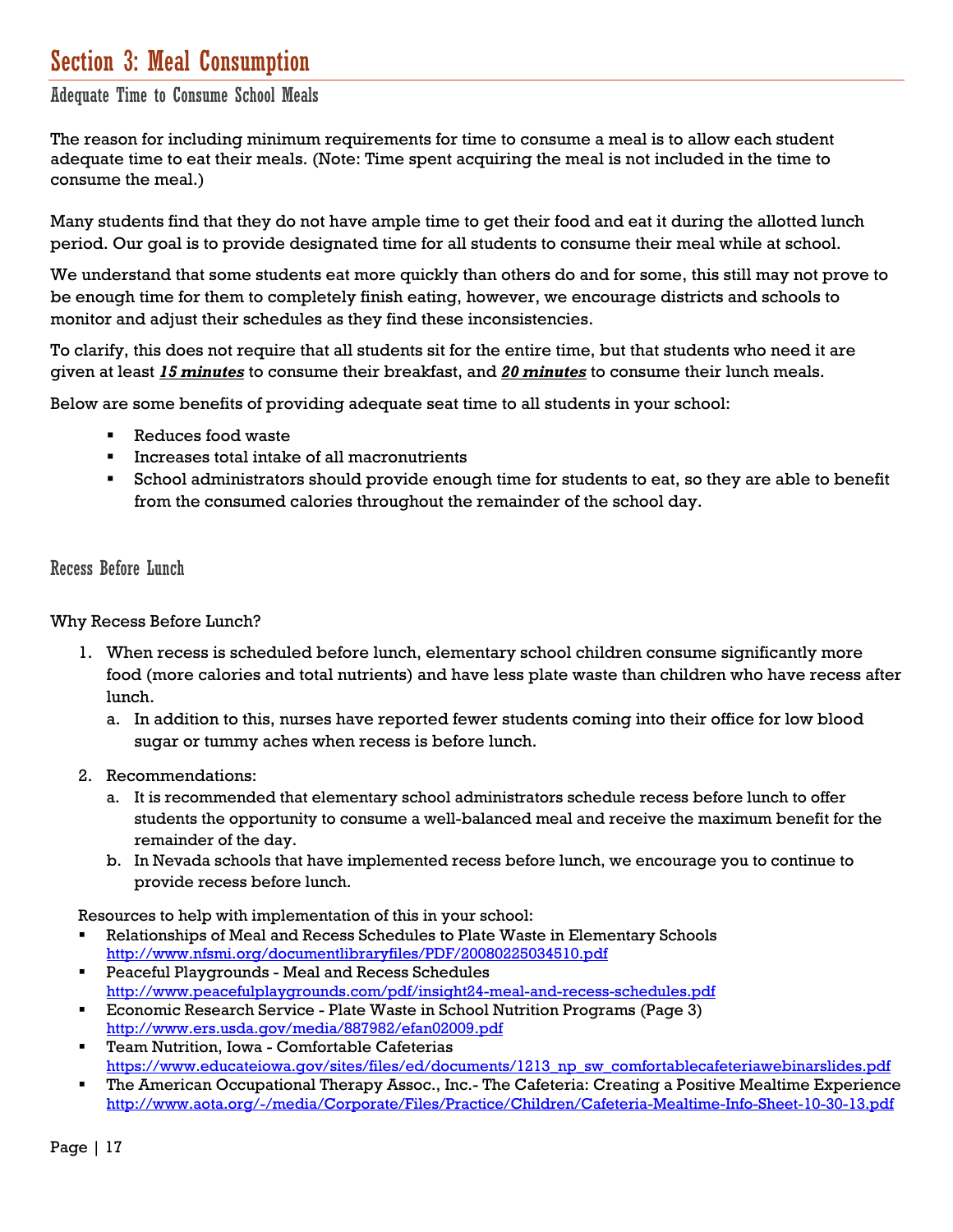### Section 4: Physical Activity

Incorporating Physical Activity During the School Day

Children spend a large part of their waking day at school, and it is important for them to have ample opportunities for physical activity while they are there. Physical education and recess provide opportunities for children to be active, but they are often provided infrequently or in a way, that does not fully optimize the accrual of moderate to vigorous physical activity. Thus, it is important to deliberately extend school physical activity opportunities to include classroom activity breaks, before and after school programs, and active transport (walking/biking) to and from school.

Finding time to include physical activity during the school day may seem challenging, below are some examples of ways your school can include physical activity during the school day:

- 1. Implement Activity Bursts/Breaks in the Classroom
	- a. Establish one to three 5-10 minute activity breaks per day
	- b. Jumping jacks, march in place, dance to music
- 2. Integrate Physical Activity into the Academic Curriculum
	- a. During science or anatomy lessons allow students to use various body parts
	- b. When talking about muscle groups, have the students perform a few exercises to show which muscle groups are being used (squats, sit-ups, bicep curls)
- 3. Health Education
	- a. Have students learn about their heart rate and how exercise increases it
	- b. Have students run a lap around the school and take their heart rate before and again after. Instruct students to compare the difference in heart rates and explain why exercise will raise the heart rate. For older students you could talk about the optimal heart rate to burn fat, gain muscle and the long-term benefits of cardiovascular exercise.
- 4. Physical Education
	- a. Provide recommended physical education minutes per week
	- b. Instructional delivery by certified instructors
	- c. Challenge another class to a sport or activity, participate in a contest or relay, learn the rules to various sports games or activities
- 5. Recess
	- a. Instructional delivery by trained recess supervisors
	- b. Provide students with at least 20 minutes of recess each day
	- c. Provide students with ample loose equipment and provide strategic playground or game markings
- 6. School Athletic Programs, Extra-curricular Programs, Before and After School Programs
	- a. Transportation to and from school including support for active transport
	- b. Walking or bicycling to and from school, make bike racks available.
- 7. Teachers as Role Models
	- a. If teachers walk around the playground at lunch students are more likely to do the same, teachers can get involved in physical activities and encourage students to as well

Take measures to ensure all students have access to physical activity programs offered in your school.

Resources to help with Incorporating Physical Activity into the School Day:

- USDA Nation Physical Activity Guidelines and Standards http://healthymeals.nal.usda.gov/resource-library/physical-activity/national-guidelines-and-standards
- USDA Physical Activity: School Aged Children http://healthymeals.nal.usda.gov/resource-library/physical-activity/physical-activity-school-aged-children
- Center for Science in the Public Interest Alternative School Discipline Options to Withholding Recess http://cspinet.org/new/pdf/Alternatives\_to\_Withholding\_Recess.pdf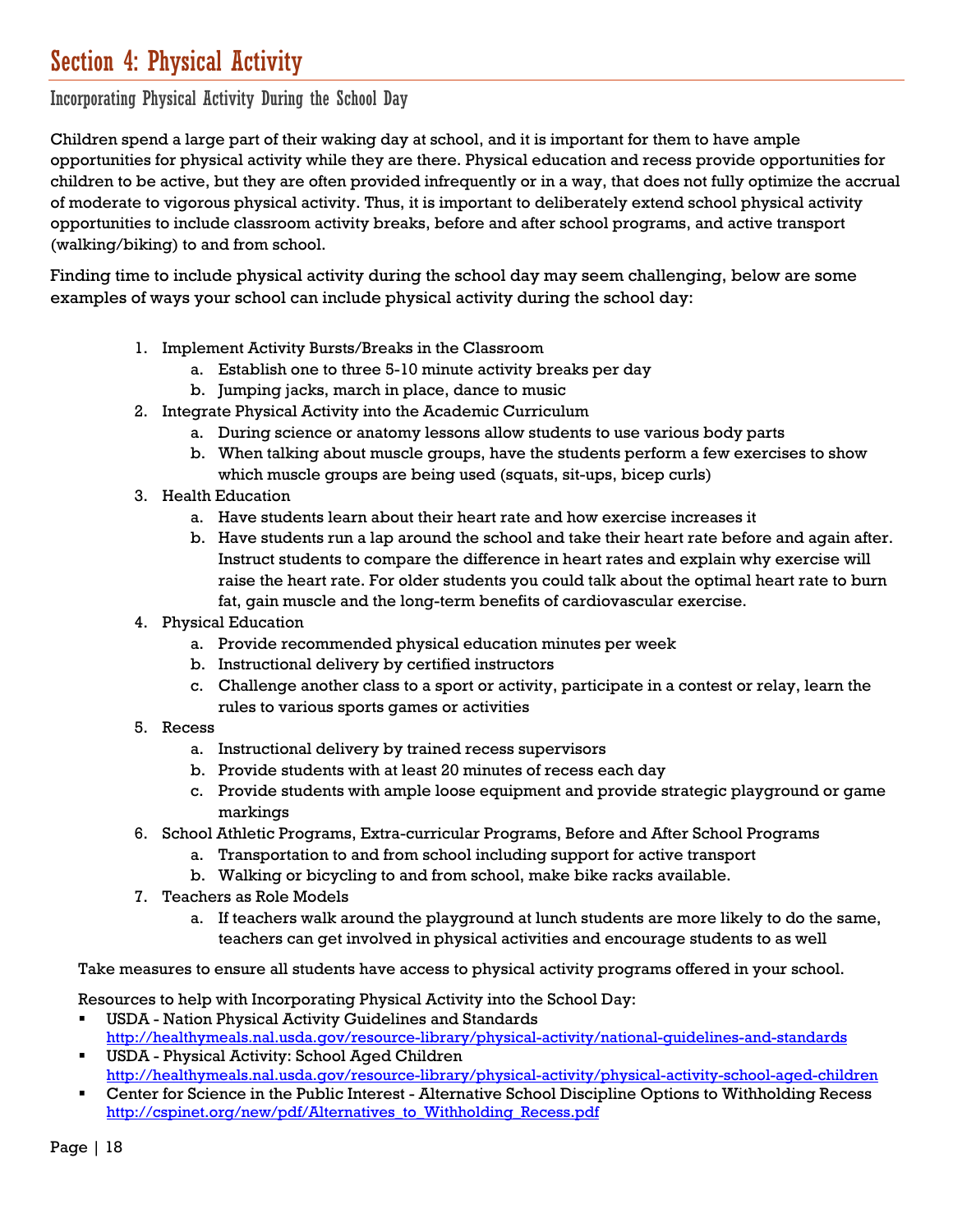- **Bridging the Gap Supporting Recess in Elementary Schools** http://www.bridgingthegapresearch.org/\_asset/dqryqb/BTG\_LWP\_recess\_brief\_Jun\_14.pdf?utm\_source=BTG +%26+CDC+briefs+release&utm\_campaign=BTG+%26+CDC+LWP+Briefs&utm\_medium=email
- Bridging the Gap Supporting Quality Physical Education and Physical Activity in Schools http://www.bridgingthegapresearch.org/\_asset/7bm7jg/BTG\_LWP\_PEPA\_brief\_Jun\_14.pdf?utm\_source=BTG +%26+CDC+briefs+release&utm\_campaign=BTG+%26+CDC+LWP+Briefs&utm\_medium=email
- Change Lab Solutions Shared Use http://changelabsolutions.org/shared-use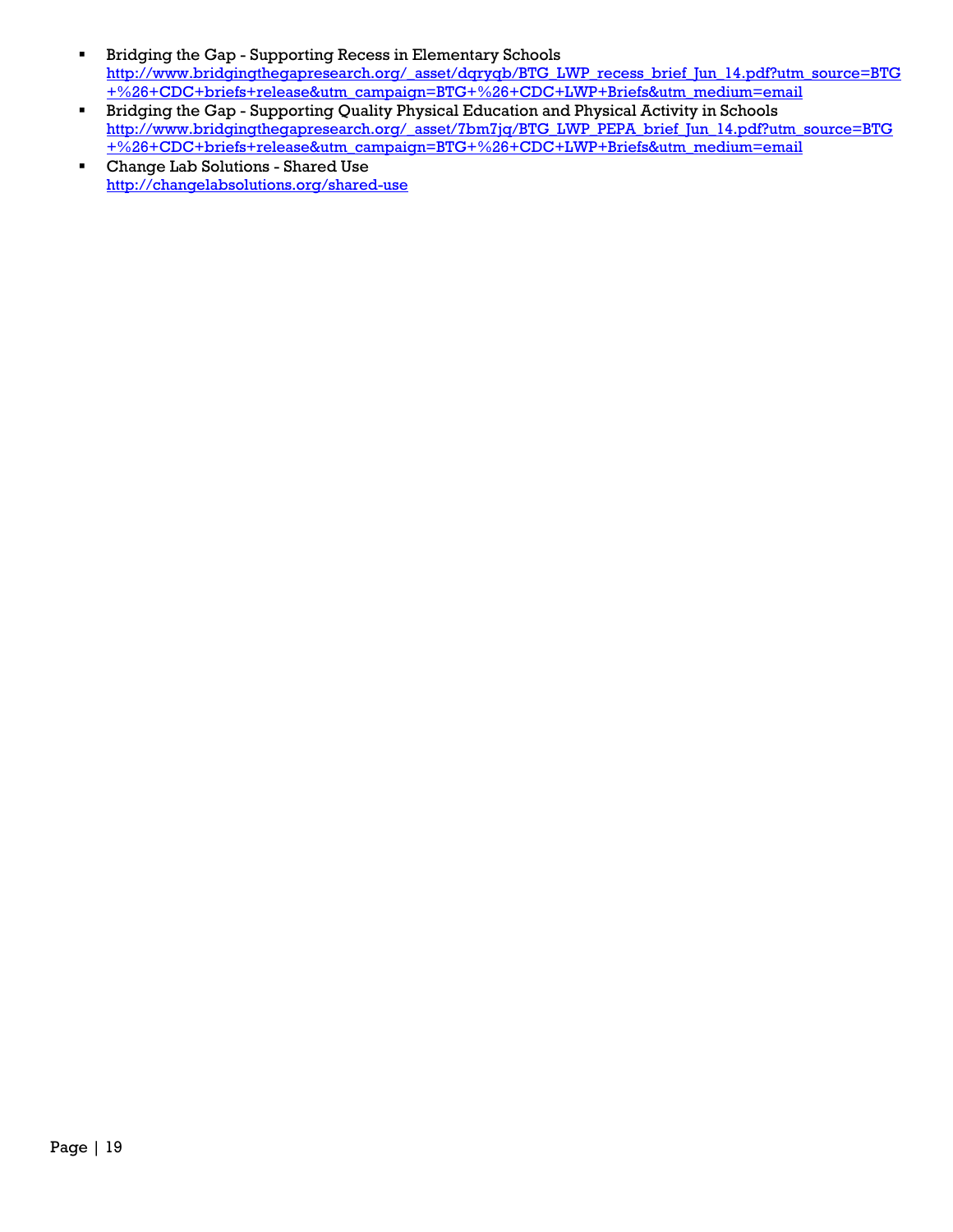### Section 5: All Foods Sold or Provided on the School Campus

All foods sold or given away to students on the school campus during the school day must meet the Smart Snacks Nutrition Standards.

Smart Snacks Nutrition Standards include specific nutrient standards for food items that restrict the following: total calories, total fat, saturated fat, trans-fat, sodium, and total sugar.

A food item's first ingredient must be from one of the main food groups: fruit, vegetable, whole grain, dairy, or protein.

These standards apply to any foods sold or given away on the school campus, during the school day. This includes foods sold as part of a fundraiser and any foods that are given away to students on the school campus during the school day. (For more in depth information, see Nevada's school wellness policy.)

Resources for foods that meet Smart Snacks Nutrition Standards:

- NDA has created a list of available products that meet Nevada's nutrition standards (this list will be updated periodically, if you find a product that meets your needs but is not yet on this list, please send it to **foll agritial and we** will review it and add it during the next update.) www.nutrition.nv.gov/
- **The Alliance for a Healthier Generation has created a couple tools:**

o Smart Snacks Calculator https://www.healthiergeneration.org/take\_action/schools/snacks\_and\_beverages/smart\_snacks/alliance\_ product\_calculator/

o Smart Snacks Product Navigator

https://www.healthiergeneration.org/live\_healthier/eat\_healthier/alliance\_product\_navigator/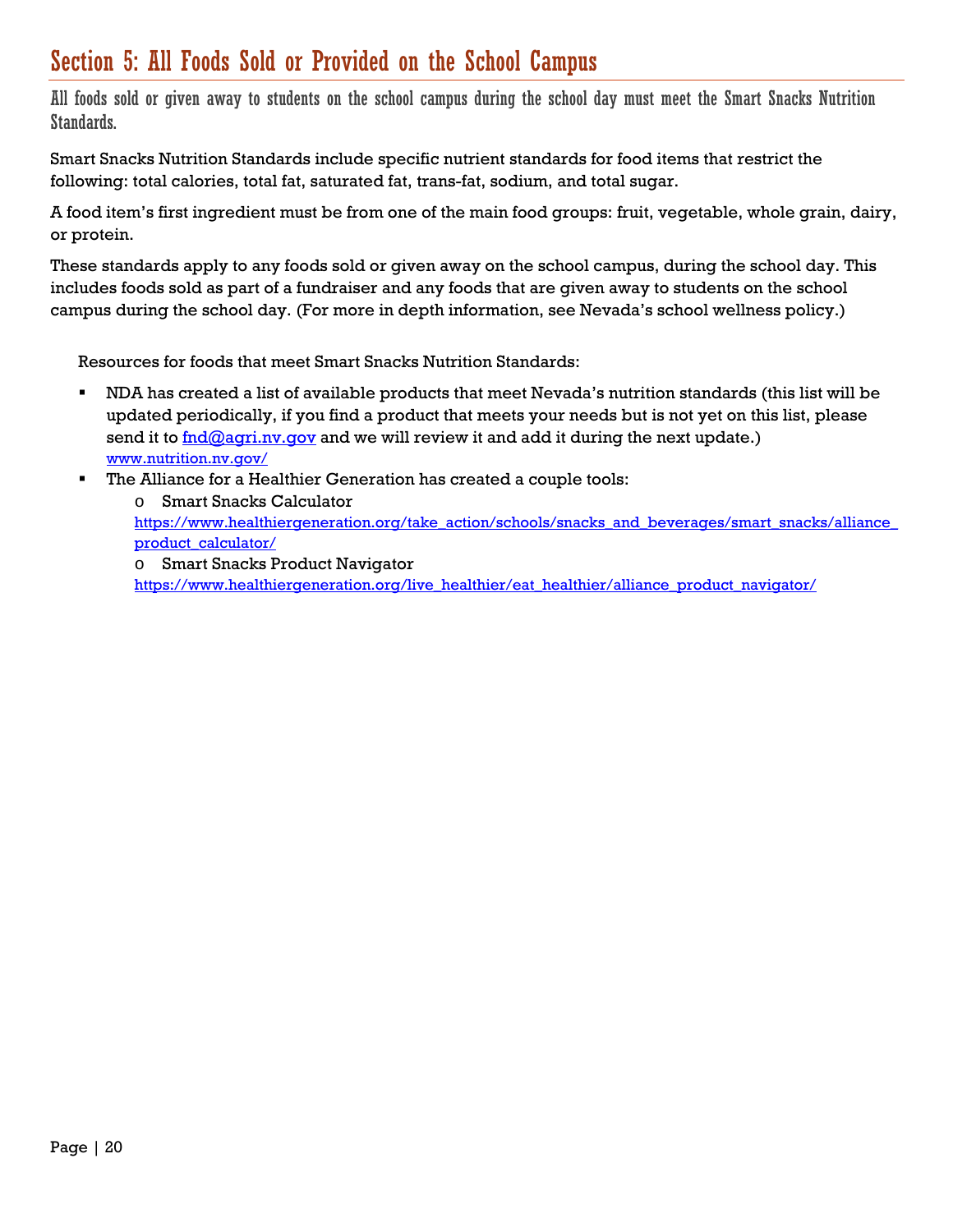### Section 5: All Foods Sold or Provided on the School Campus

Special Occasions/Holiday Celebrations

### **Benefits of Healthy Celebrations**

To provide the best learning environment for students, schools need to support healthy behaviors, such as healthy classroom celebrations that promote positive eating habits. Research has shown that good nutrition is linked to better behavior and academic performance. School staff and parents should help get students excited about nutritious food. Providing healthy snacks supports positive messages about eating well, rather than contradicting them.

#### **Best Practices for School Celebrations**

The Smart Snack Nutrition Standards require each school/district to designate the frequency of exempt days to be allowed to celebrate special occasions. This includes holidays, birthdays, class parties, etc. Pep rallies and student organization meetings will not be considered a special occasion and therefore are not appropriate for exemption.

For example, a school may decide to allow all birthdays be celebrated on the 1<sup>st</sup> on each month. Parents and students would be allowed to bring in non-Smart Snack approved items, on these days, although they should be encouraged to choose healthy snacks.



#### *Healthy Snack Ideas*

*Popcorn or Pretzels Crackers and Peanut Butter Baked Chips and Salsa Cut up fruit with yogurt dip Cup up veggies with hummus Low fat granola bars Nuts and seeds Trail Mix String Cheese Yogurt* 



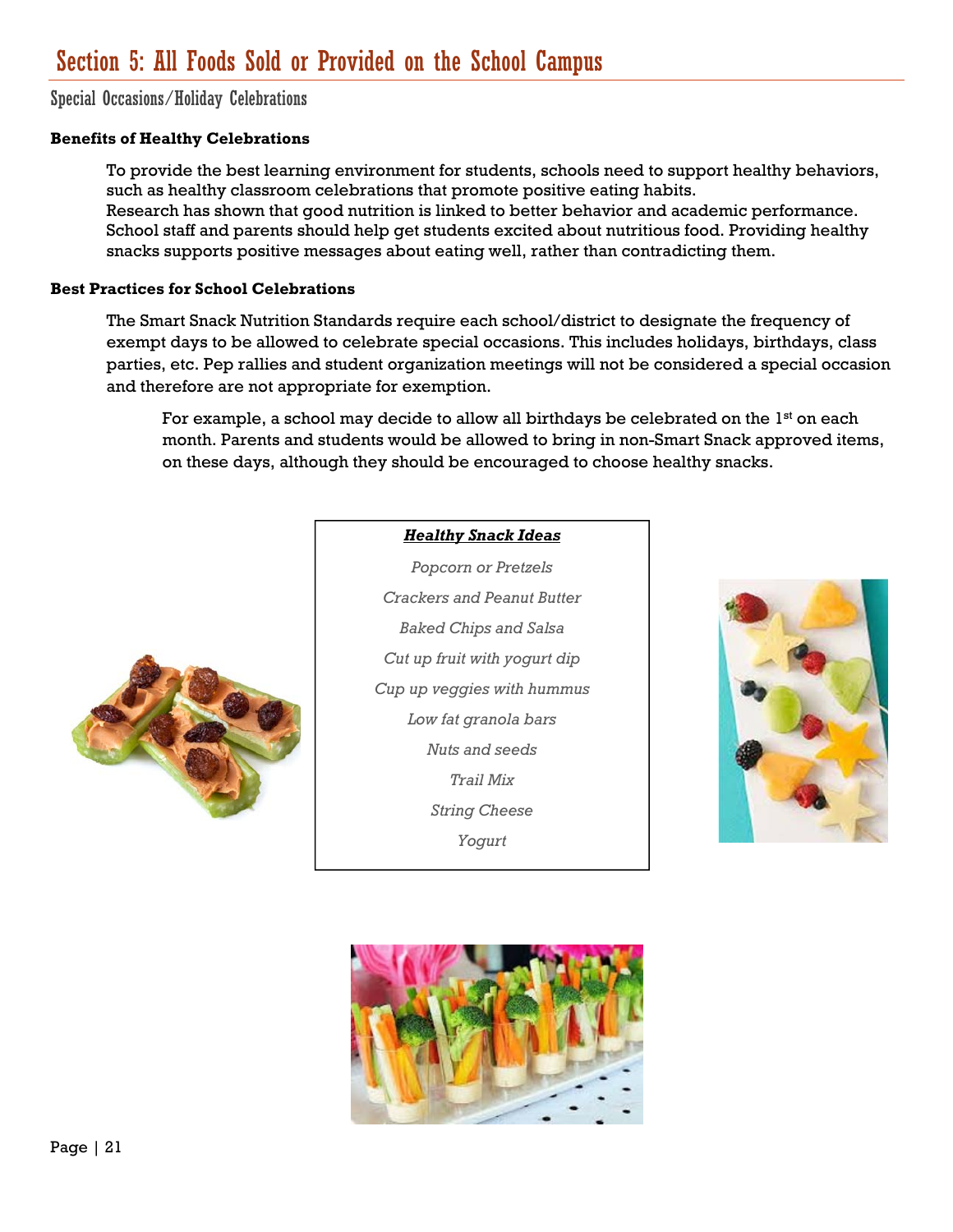Resources for special occasions and holiday celebrations:

- Washoe County School District The Student Wellness Policy http://www.washoeschools.net/cms/lib08/NV01912265/Centricity/Domain/69/WCSD%20Student%20Wellnes s%20Policy.pdf
- St John Community School Eat Smart Treat Smart http://stjohncommunityschool.wikispaces.com/file/view/Eat%20Smart...Treat%20Smart.pdf/475340554/Eat%2 0Smart...Treat%20Smart.pdf
- USDA Healthier School Day http://www.fns.usda.gov/healthierschoolday/tools-schools-smart-snacks
- Missouri Eat Smart Advanced Guidelines A guide to Promoting a Healthy School Environment http://www.hazelwoodschools.org/StudentsAndParents/SchoolNutrition/Documents/Eat%20Smart%20Guideli nes.pdf
- Pleasanton School Guidelines for School Parties/Celebrations http://www.pleasanton.k12.ca.us/mohr/documents/FoodPolicy.pdf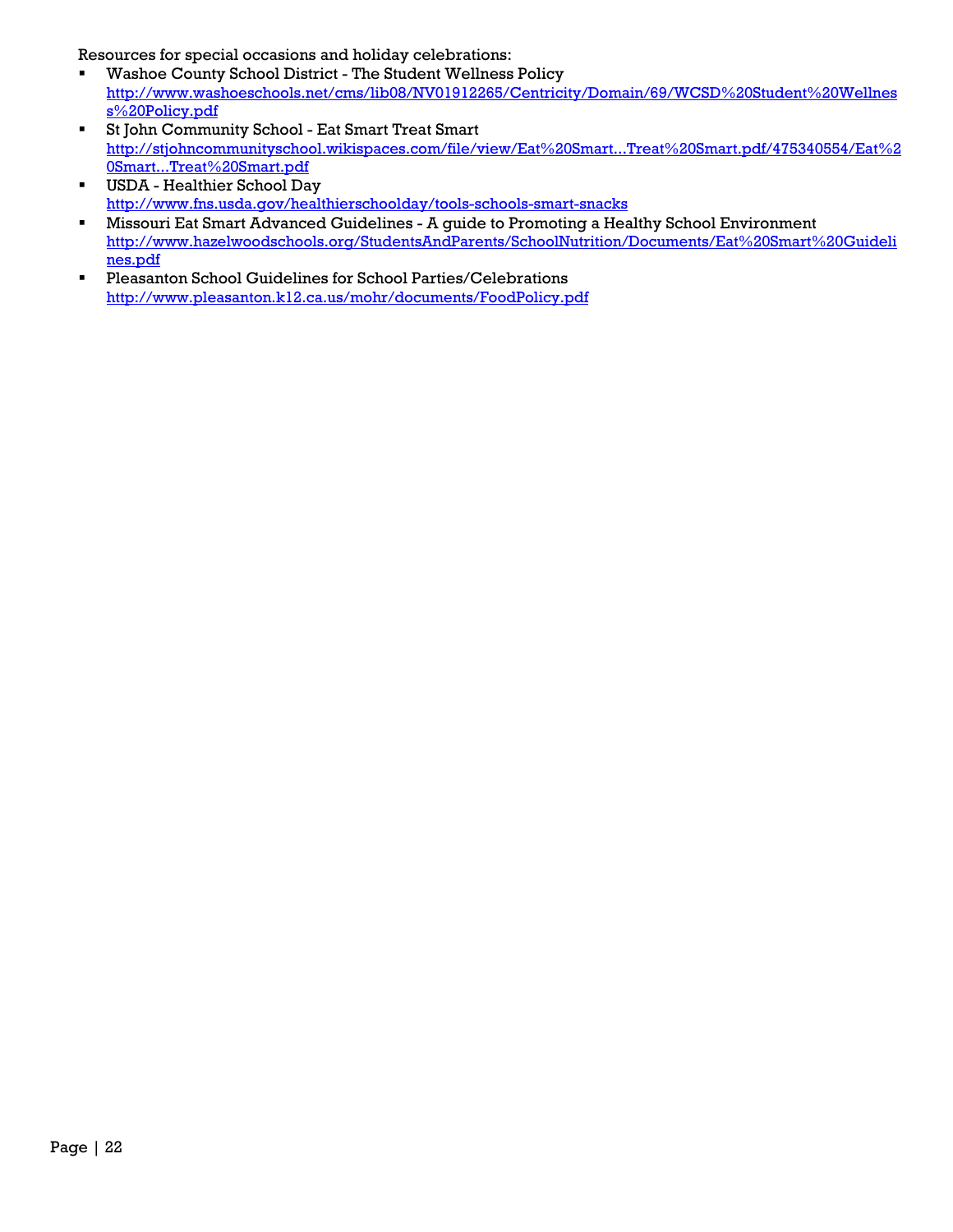### Section 5: All Foods Sold or Provided on the School Campus

### **Teachers organizing exempt celebration days may wish to create a parent involvement request like this:**

| Dear Parent.                                                                                   |  |  |  |  |
|------------------------------------------------------------------------------------------------|--|--|--|--|
| snacks for the day!                                                                            |  |  |  |  |
| I am looking for volunteers to provide one of the following items:                             |  |  |  |  |
| 1% or nonfat milk ______ Unsweetened O.J. ______ Air Popped Popcorn _____ Hummus               |  |  |  |  |
| ____ Cut up Veggies/Fruit______ Whole Grain Crackers ______ Low Fat String Cheese ______ Salsa |  |  |  |  |
| PLEASE DO NOT bring chips, cupcakes, cake, cookies, donuts, candy or soda.                     |  |  |  |  |
| Please return this form by __________                                                          |  |  |  |  |
| $\sim$ Thank you for helping keep our students healthy! $\sim$                                 |  |  |  |  |

**Examples of celebrations and non-food based activities that can be implemented.** 

| Celebration<br>Birthday    | <b>Activity Ideas</b><br>Instead of food, ask the parents to donate a book<br>to the classroom. The parents could come in to<br>read it.                                                   |
|----------------------------|--------------------------------------------------------------------------------------------------------------------------------------------------------------------------------------------|
| Halloween                  | Explore the history and legends behind<br>Halloween with books, photos or a movie. Make<br>homemade masks or capes.                                                                        |
| Thanksgiving               | Give thanks by writing poems or notes to<br>someone special. Make paper turkeys to be<br>displayed in the classroom.                                                                       |
| Christmas/Hanukkah/Kwanzaa | Make holiday cards for friends, family or a local<br>nursing home. Make healthy ginger bread<br>homes with trail mix and cereal.                                                           |
| Valentine's Day            | Ask each student to write down something they<br>like about their class or teacher to put up on the<br>wall. Write a poem together as a class, letting<br>each student contribute an idea. |
| Easter/Spring              | Plant flowers or herbs in the schoolyard or<br>garden. Hide plastic eggs filled with trail mix in<br>the playground and have the students run<br>around gathering them.                    |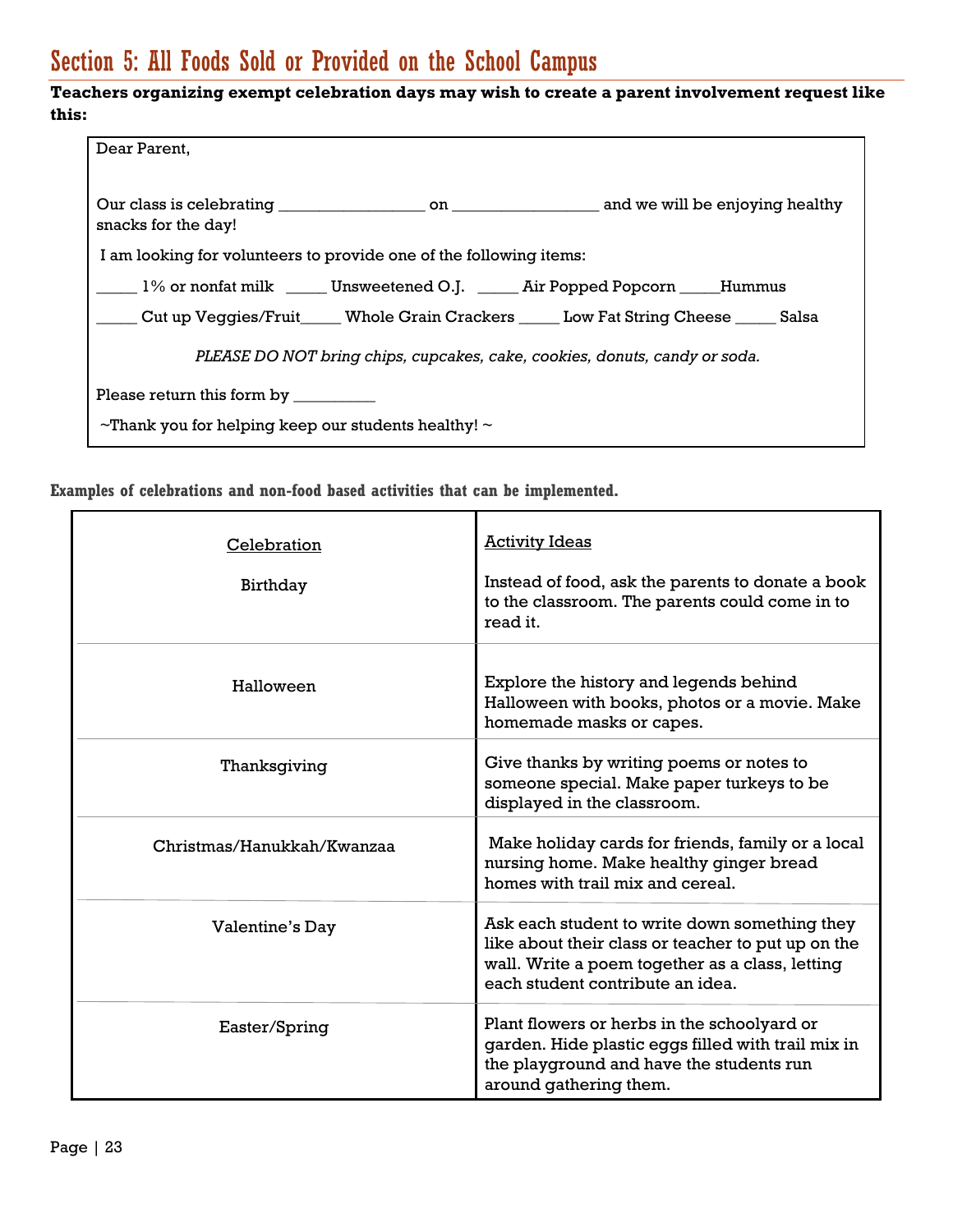### Section 6: Fundraising

### Best Practices for Fundraising

Candy, baked desserts, and other foods with little nutritional value are commonly used for fundraising in schools. This may be an easy way for schools to make money, but it sends the wrong message to students and promotes unhealthy habits. The new school wellness policy requires that all food and beverages sold to students on the school campus during the school day must meet Smart Snack Nutrition Standards. Selling healthy snacks reinforces good habits and promotes health and wellness. Providing healthy products during fundraising events continues to highlight healthy behaviors.

Schools can sell nutritious foods and beverages or even non-food items as fundraisers without exception. Below are some healthy fundraising strategies:

- 1. Wrapping paper
- 2. Candles
- 3. Coupon books
- 4. Students can plant, grow and harvest vegetables, fruit, seeds or flowers and sell them as a fundraiser
- 5. Students could sell their original crafts or art work
- 6. Schools can have a walk-a-thon, fun run, field day or juggling contest
- 7. Schools can have a car wash or golf tournament
- 8. Schools can sell Logo Gear (T-shirts, Hats, Bags, Mugs etc.)
- 9. Schools can host a game night, carnival, rummage sale, silent auction

Resources to help with Fundraising on the school campus, during the school day:

- USDA Healthy Fundraising Ideas http://healthymeals.nal.usda.gov/local-wellness-policy-resources/wellness-policy-elements/healthyfundraising
- USDA Best Practices Fundraisers http://www.fns.usda.gov/sites/default/files/cn/bestpractices\_fundraisers.pdf
- USDA Smart Snacks in School Fundraisers http://www.fns.usda.gov/sites/default/files/allfoods\_fundraisers.pdf
- Center for Science in the Public Interest-Sweet Deals: School Fundraisers Can Be Healthy and Profitable http://www.cspinet.org/new/pdf/schoolfundraising.pdf http://cspinet.org/new/pdf/sweet\_deals\_one-pager.pdf
- Center for Science in the Public Interest Fundraising Options Available to Schools http://www.cspinet.org/nutritionpolicy/fundraiserfactsheet.pdf
- **Butter Braid USDA Smart Snacks in School and Fundraising** http://www.butterbraid.com/Media/Default/PDF%20Files/USDA%20SMART%20SNACKS%20IN%20SCHOOL %20AND%20FUNDRAISING\_b.pdf

There are no limits on food and beverage fundraisers held during the school day if items sold are intended for consumption outside of the school day.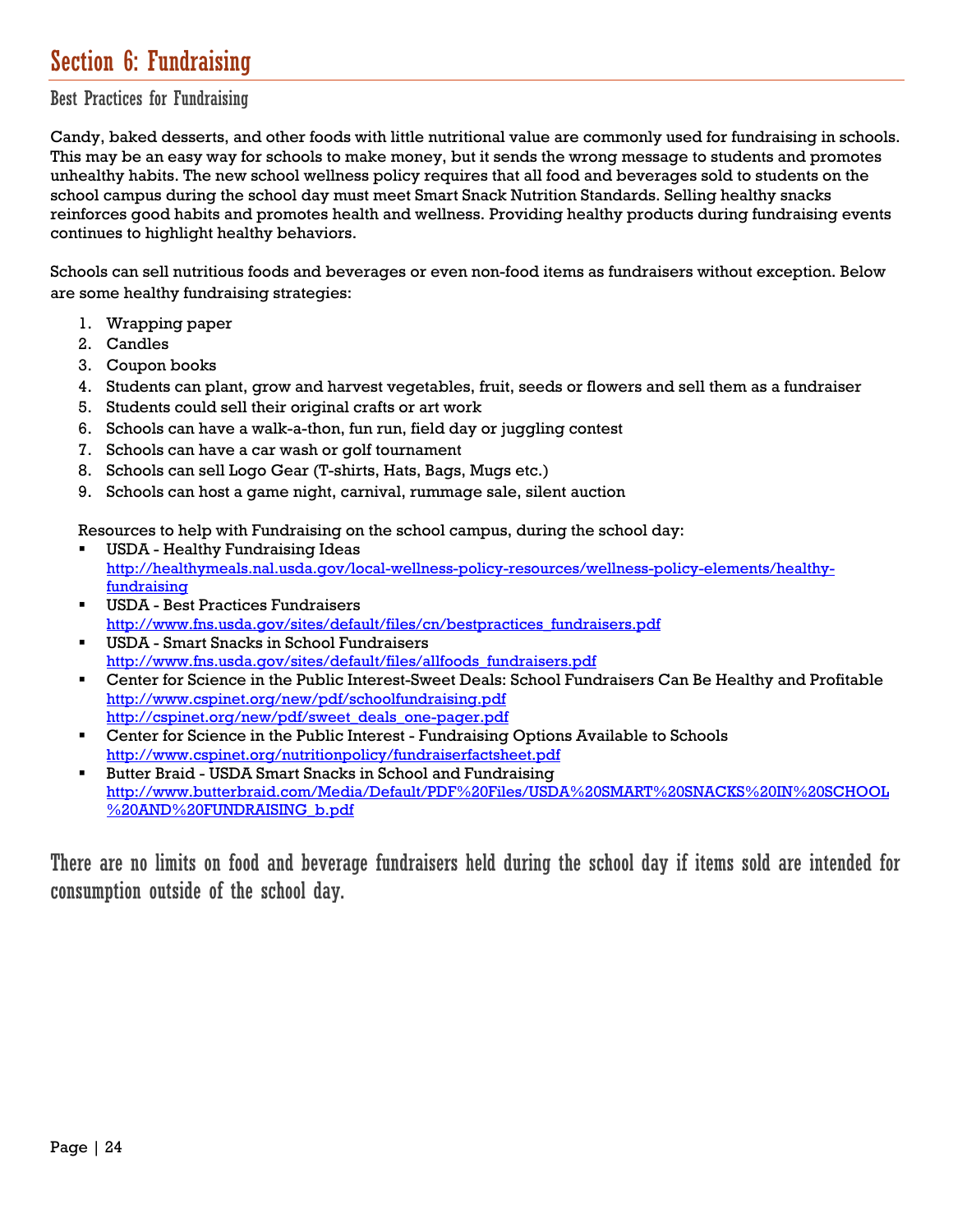### Section 7: Incentives & Rewards

School districts are strongly encouraged to utilize other forms of incentives or rewards that are not food-based. If school districts choose to allow food-based incentives or rewards, the food items must meet the Smart Snacks Nutrition Standards (See section 5 for more information).

Rewards support student health when they involve using non-food items or activities to recognize students for their achievement or good behavior.

Examples of non-food incentives or rewards are listed below:

- 1. Stickers
- 2. Sit by friends
- 3. Teach the class
- 4. Have extra art time
- 5. Enjoy class outdoors
- 6. Have an extra recess
- 7. Play a favorite game or puzzle
- 8. Walk with a favorite provider during a transition
- 9. Eat lunch outdoors/have a picnic
- 10. Eat lunch with a teacher or principal
- 11. Be a helper during class
- 12. Dance to music in the classroom
- 13. Take a field trip
- 14. Teacher will read their favorite book
- 15. Praise or recognition

Resources to help with Non-Food Rewards and Incentives:

- Center for Science in the Public Interest Constructive Classroom Rewards http://www.cspinet.org/nutritionpolicy/constructive\_rewards.pdf
- Oregon State Department of Education Non-Food Incentives and Rewards in the Classroom http://oregonstate.edu/dept/kbrec/sites/default/files/NonFoodReward\_Klamath\_06-19-08.pdf
- Newport-Mesa Unified School District- Ideas for Non-Food Classroom Rewards http://www.smusd.org/cms/lib3/CA01000805/Centricity/Domain/9/Non\_Food\_Rewards\_6.pdf
- Consortium to Lower Obesity in Chicago Children Classroom Reward Options http://www.clocc.net/partners/group/school/ClassroomRewardOptions.pdf
- Michigan State University Extension Alternatives to Using Food as a Reward http://healthymeals.nal.usda.gov/hsmrs/Michigan/foodrewards.pdf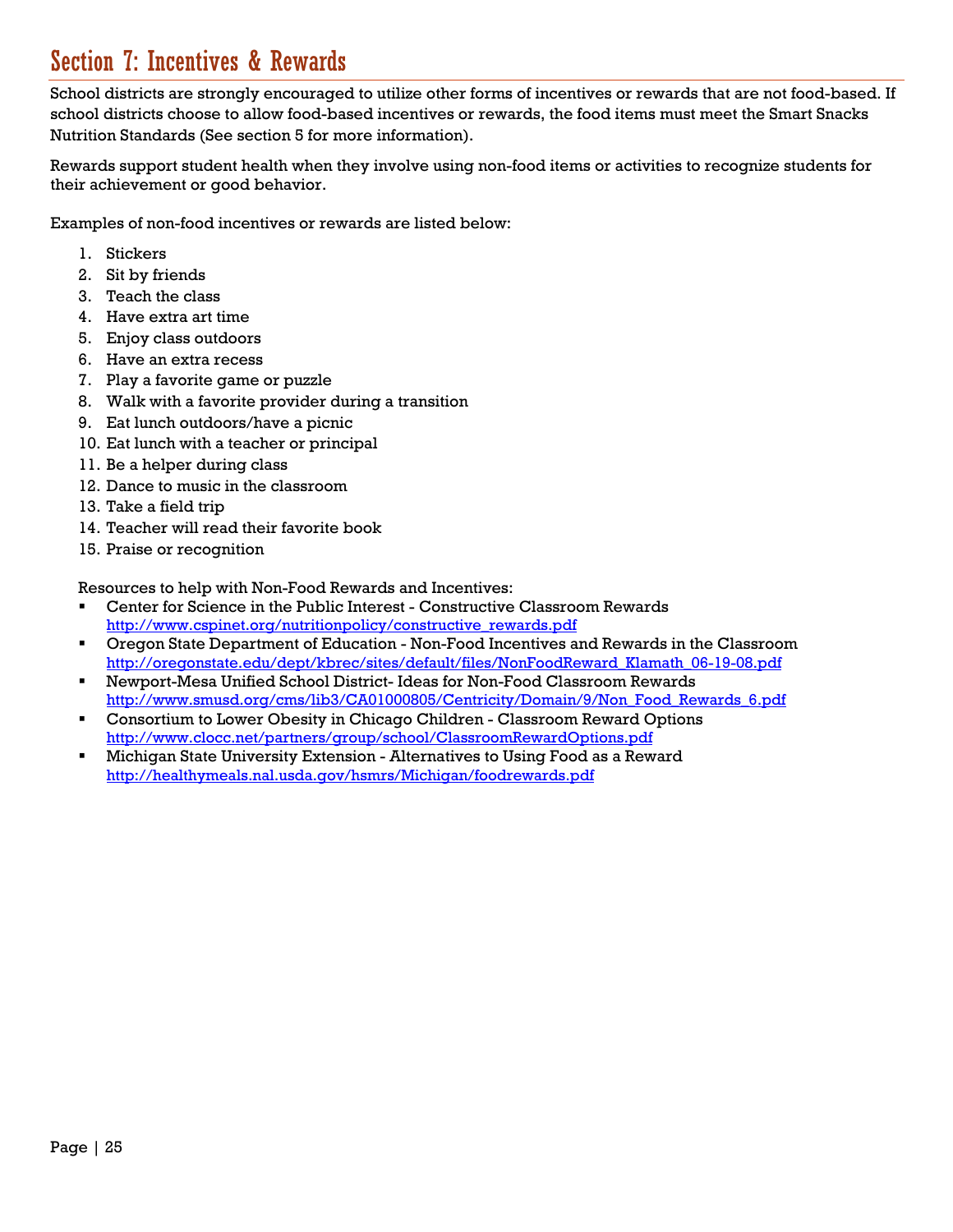### Section 8: Marketing

Only marketing consistent with the Smart Snacks Nutrition Standards is allowed on the school campus during the school day. By marketing Smart Snack approved products, students will become familiar with MyPlate, food groups, and model healthy eating.

#### Healthy Marketing Tips:

- 1. Allow students to participate in creating posters with nutritious food
	- a. Decorating MyPlate posters or painting a fruits and vegetables rainbow
- 2. Take turns allowing different classrooms to draw their favorite healthy foods to be displayed in the cafeteria during lunch
- 3. Have students write down their own nutrition tips and display them around the classroom or cafeteria
- 4. Invite local farmers to talk about planting and harvesting fruit and vegetables
	- a. Reinforce this by serving those foods in the cafeteria
- b. Promote healthy school meals during the morning announcements, in the monthly school newsletter, or other school communications to students and parents to increase meal participation

#### Resources for Allowable Marketing on the School Campus:

- USDA Marketing and Advertising http://healthymeals.nal.usda.gov/local-wellness-policy-resources/nutrition-promotion/marketing-andadvertising
- USDA Choose My Plate http://choosemyplate.gov/print-materials-ordering/graphic-resources.html
- USDA Smart Snacks Brochure http://www.fns.usda.gov/sites/default/files/smartsnacksbrochure.pdf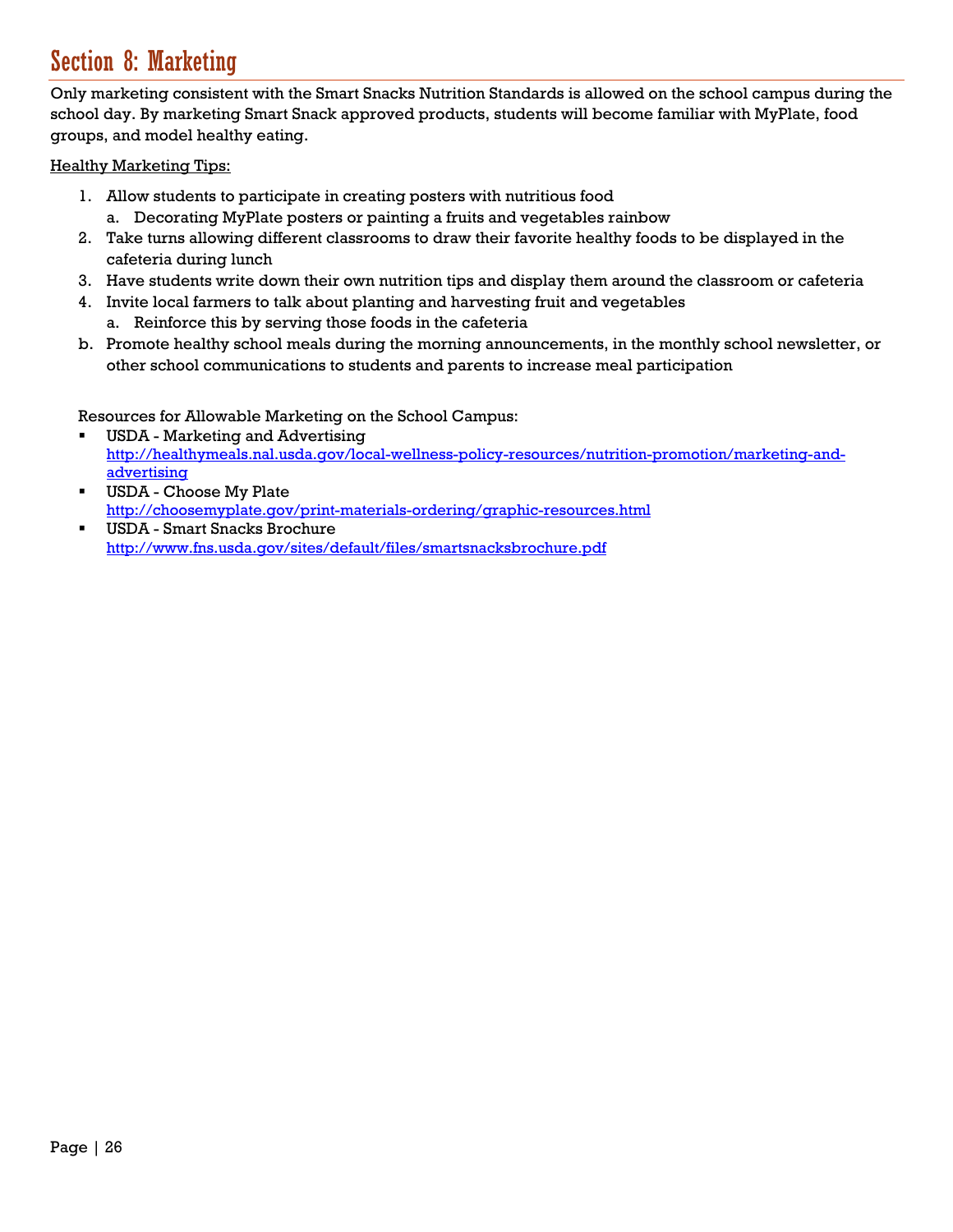Choosemyplate.gov is a great resource for printable graphics to create posters to market healthy eating











Utilizing a brand that promotes healthy eating and physical activity. For example, ACE the Fox is the elementary school mascot in the Washoe County School District. Each month ACE's nutrition tip poster is displayed in the school cafeteria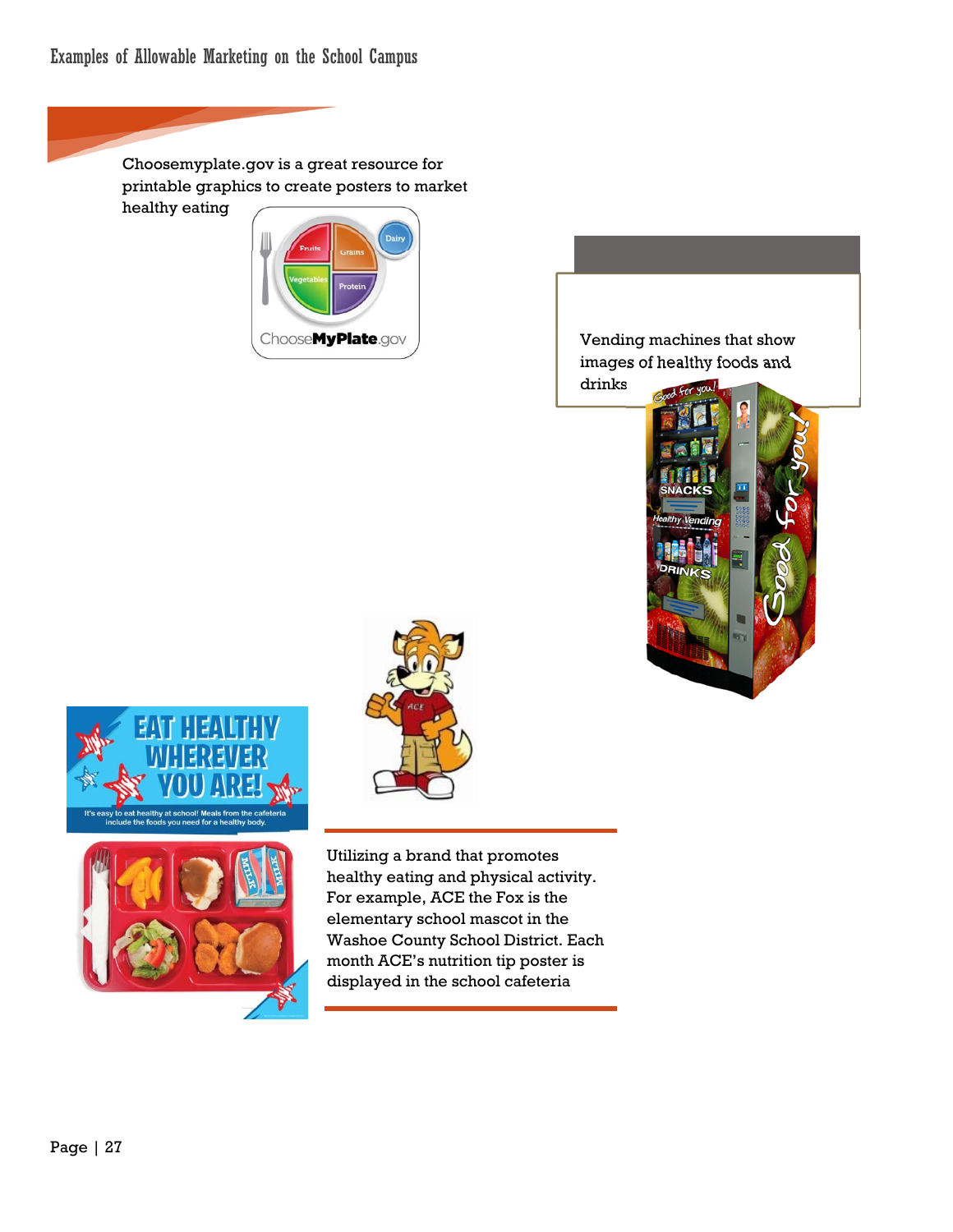### Section 9: Incentives or Penalties for Violations of the Local School Wellness Policy

School districts are encouraged to offer incentives to schools for implementation of their local school wellness policy.

Some examples of incentives school districts can use include:

- School districts may choose to give special recognition to schools that excel in local school wellness policy implementation
- School districts and/or schools may choose to give monetary rewards or incentives
- A celebration, field day event, or special assembly

School districts may establish penalties for school non-compliance with their LSWP.

For example:

 School districts may choose to pass along any fines/penalties from the state agency to the schools that were in violation of Nevada's school wellness policy.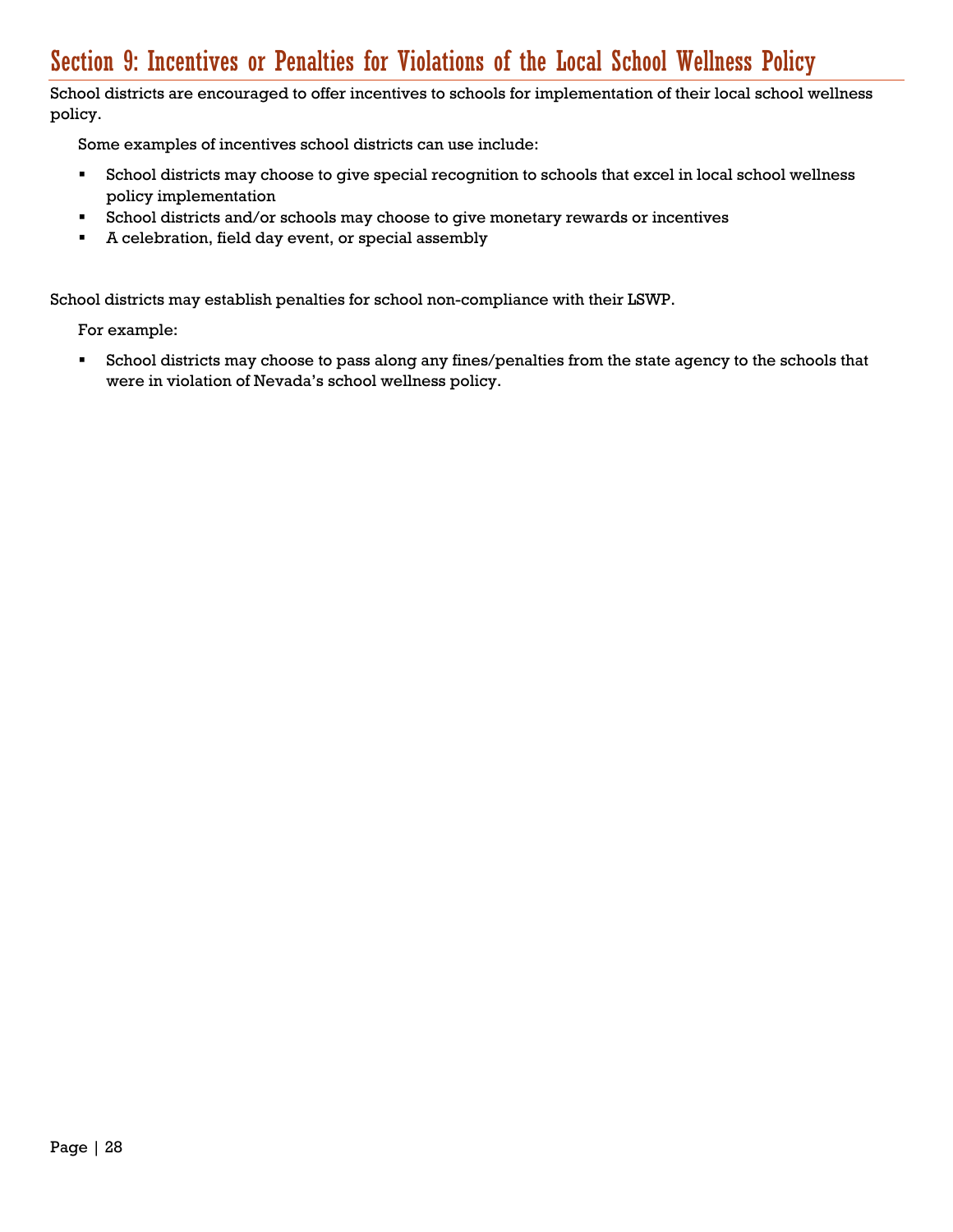### Section 10: Other Wellness Initiatives

### Healthier US Schools Challenge (HUSSC)

The goal of HUSSC is to reward schools that are making healthier school environments through improved quality of school food, providing students with nutrition education and providing students with opportunities for physical education and activity.

Schools recognized by HUSSC can receive a monetary award of **\$500-\$2000** if the school meets the criteria for nutrition and physical education goals.

For More Information:

http://www.fns.usda.gov/hussc/healthierus-school-challenge-criteria-application-criteria

Fuel Up to Play 60

This program is a nationwide funding program that grants schools up to **\$4000** to improve healthy eating and physical activity opportunities in schools. The program is based on five steps that students can take to become healthy leaders in their school to encourage others to do the same. Students have the opportunity to meet NFL players, be interviewed by reporters and win prizes for themselves and their school!

For More Information:

http://school.fueluptoplay60.com/

Action for Healthy Kids

This program has a "Theory of Change" that includes:

*School Action Plans + Programs and Practices + School-Family-Community Partnerships = Every Kid Healthy!* 

Action for Healthy Kids has a flagship wellness program called "GAME ON!" *and* opportunities for grants to promote school wellness.

For More Information:

http://www.actionforhelathykids.org/whate-we-do/programs

### Alliance for a Healthier Generation

This group works with schools, companies, community organizations, healthcare professionals and families to transform the condition and systems that lead to healthier kids. The Alliance's vision is to transform environments to make a difference towards a healthier generation.

For More Information:

http://www.healthiergeneration.org/about\_us/

#### Presidential Youth Fitness Program

This is a national fitness assessment program, which can improve academic outcomes when implemented as part of a comprehensive physical activity program and a way to provide students with an opportunity for daily physical activity. Schools can apply to receive supplementation resources to administer the Presidential Youth Fitness Program. Grants include up to **\$1400** per school year.

For More Information:

http://www.pyfp.org/funding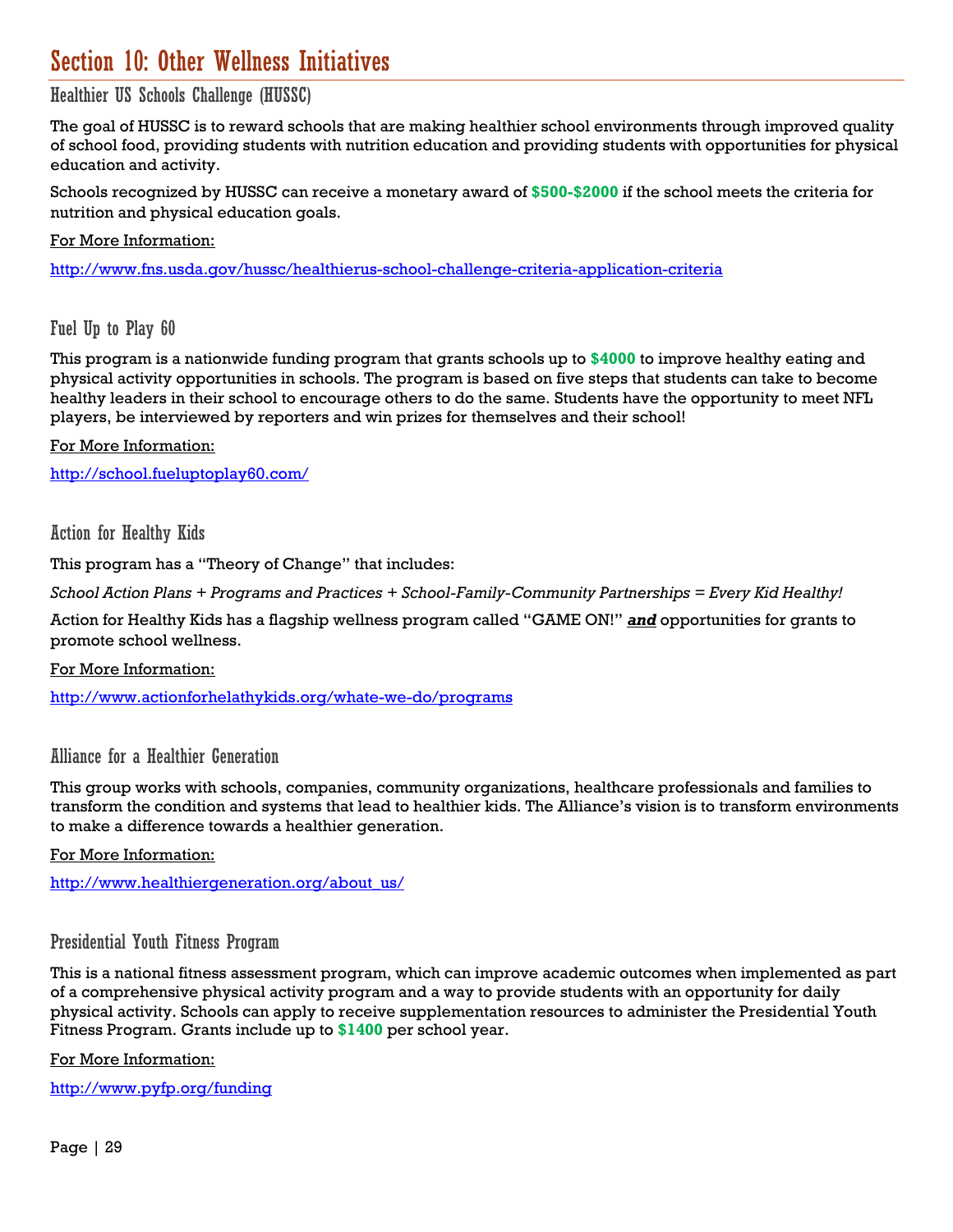### **Section 1: School Wellness Policy Informational Letter**

PAGE 31